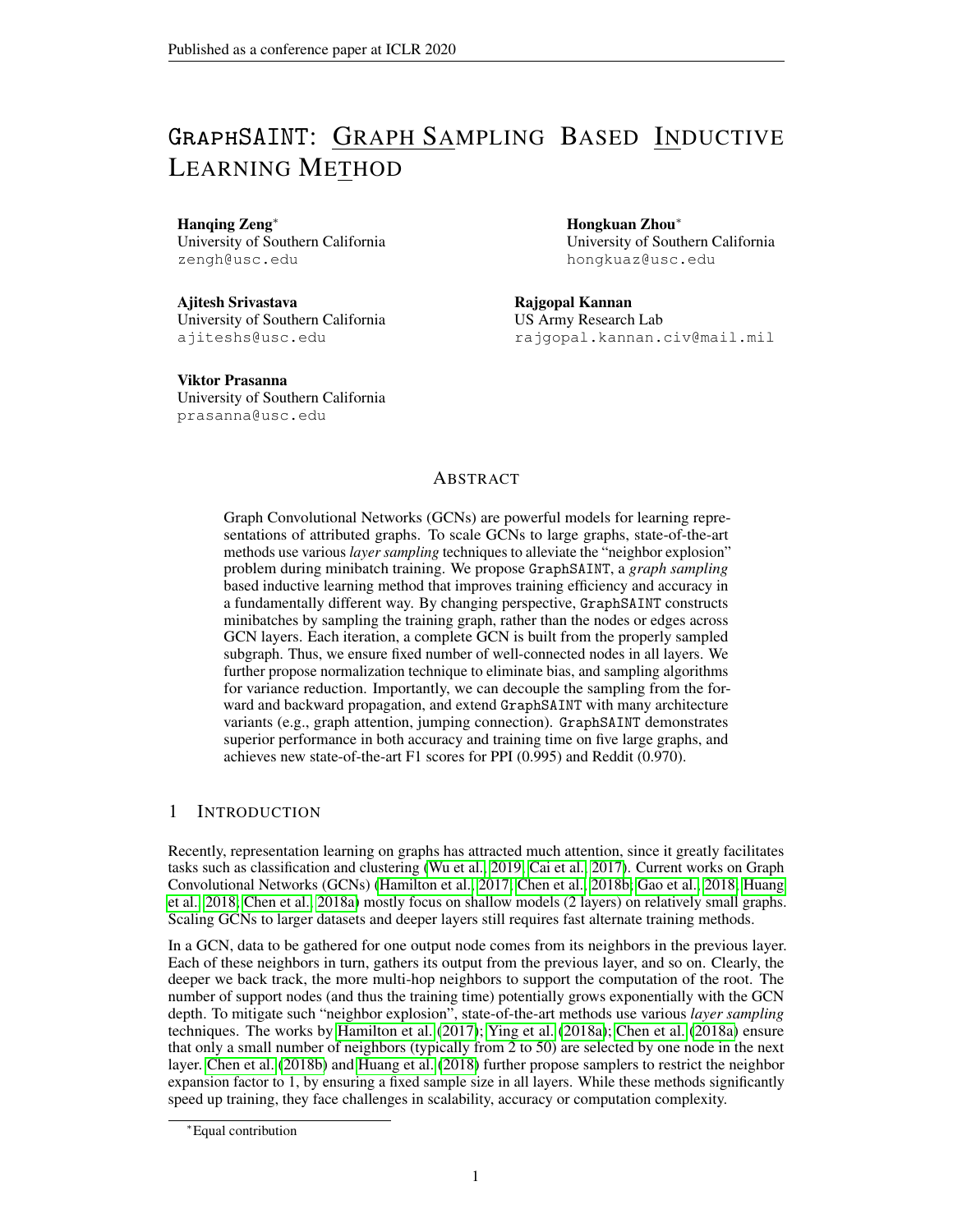Present work We present GraphSAINT (Graph SAmpling based INductive learning meThod) to efficiently train deep GCNs. GraphSAINT is developed from a fundamentally different way of minibatch construction. Instead of building a GCN on the full training graph and then sampling across the layers, we sample the training graph first and then build a full GCN on the subgraph. Our method is thus *graph sampling* based. Naturally, GraphSAINT resolves "neighbor explosion", since every GCN of the minibatches is a small yet *complete* one. On the other hand, graph sampling based method also brings new challenges in training. Intuitively, nodes of higher influence on each other should have higher probability to form a subgraph. This enables the sampled nodes to "support" each other without going outside the minibatch. Unfortunately, such strategy results in non-identical node sampling probability, and introduces bias in the minibatch estimator. To address this issue, we develop normalization techniques so that the feature learning does not give preference to nodes more frequently sampled. To further improve training quality, we perform variance reduction analysis, and design light-weight sampling algorithms by quantifying "influence" of neighbors. Experiments on GraphSAINT using five large datasets show significant performance gain in both training accuracy and time. We also demonstrate the flexibility of GraphSAINT by integrating our minibatch method with popular GCN architectures such as JK-net (Xu et al., 2018) and GAT (Veličković et al., 2017). The resulting deep models achieve new state-of-the-art F1 scores on PPI (0.995) and Reddit (0.970).

## 2 RELATED WORK

A neural network model that extends convolution operation to the graph domain is first proposed by Bruna et al. (2013). Further, Kipf & Welling (2016); Defferrard et al. (2016) speed up graph convolution computation with localized filters based on Chebyshev expansion. They target relatively small datasets and thus the training proceeds in full batch. In order to scale GCNs to large graphs, layer sampling techniques (Hamilton et al., 2017; Chen et al., 2018b; Ying et al., 2018a; Chen et al., 2018a; Gao et al., 2018; Huang et al., 2018) have been proposed for efficient minibatch training. All of them follow the three meta steps: 1. Construct a complete GCN on the full training graph. 2. Sample nodes or edges of each layer to form minibatches. 3. Propagate forward and backward among the sampled GCN. Steps (2) and (3) proceed iteratively to update the weights via stochastic gradient descent. The layer sampling algorithm of GraphSAGE (Hamilton et al., 2017) performs uniform node sampling on the previous layer neighbors. It enforces a pre-defined budget on the sample size, so as to bound the minibatch computation complexity. Ying et al. (2018a) enhances the layer sampler of Hamilton et al. (2017) by introducing an importance score to each neighbor. The algorithm presumably leads to less information loss due to weighted aggregation. S-GCN (Chen et al., 2018a) further restricts neighborhood size by requiring only two support nodes in the previous layer. The idea is to use the historical activations in the previous layer to avoid redundant re-evaluation. FastGCN (Chen et al., 2018b) performs sampling from another perspective. Instead of tracking down the inter-layer connections, node sampling is performed independently for each layer. It applies importance sampling to reduce variance, and results in constant sample size in all layers. However, the minibatches potentially become too sparse to achieve high accuracy. Huang et al. (2018) improves FastGCN by an additional sampling neural network. It ensures high accuracy, since sampling is conditioned on the selected nodes in the next layer. Significant overhead may be incurred due to the expensive sampling algorithm and the extra sampler parameters to be learned.

Instead of sampling layers, the works of Zeng et al. (2018) and Chiang et al. (2019) build minibatches from subgraphs. Zeng et al. (2018) proposes a specific graph sampling algorithm to ensure connectivity among minibatch nodes. They further present techniques to scale such training on shared-memory multi-core platforms. More recently, ClusterGCN (Chiang et al., 2019) proposes graph clustering based minibatch training. During pre-processing, the training graph is partitioned into densely connected clusters. During training, clusters are randomly selected to form minibatches, and intra-cluster edge connections remain unchanged. Similar to GraphSAINT, the works of Zeng et al. (2018) and Chiang et al. (2019) do not sample the layers and thus "neighbor explosion" is avoided. Unlike GraphSAINT, both works are heuristic based, and do not account for bias due to the unequal probability of each node / edge appearing in a minibatch.

Another line of research focuses on improving model capacity. Applying attention on graphs, the architectures of Veličković et al. (2017); Zhang et al. (2018); Lu et al. (2019) better capture neighbor features by dynamically adjusting edge weights. Klicpera et al. (2018) combines PageRank with GCNs to enable efficient information propagation from many hops away. To develop deeper models,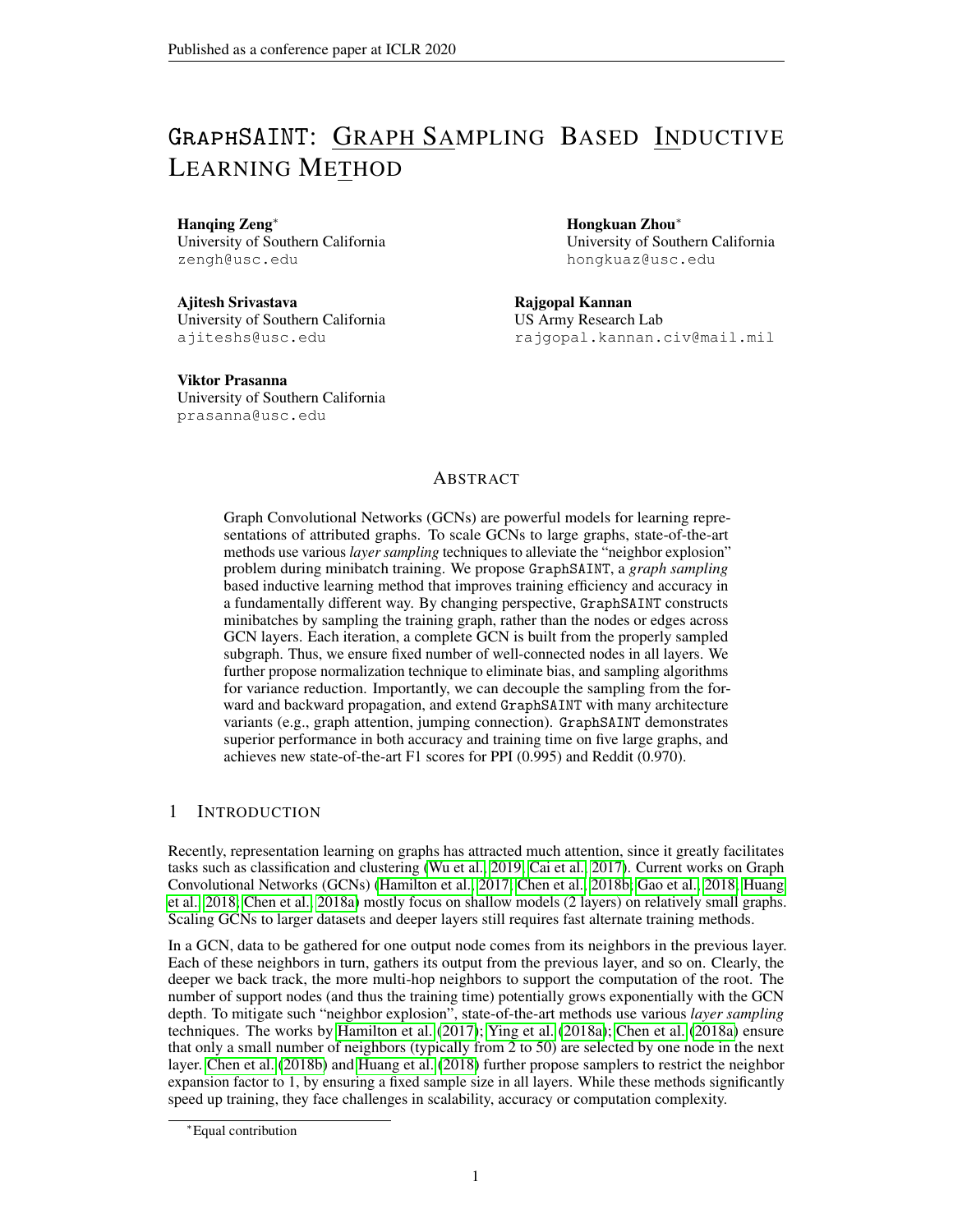"skip-connection" is borrowed from CNNs (He et al., 2015; Huang et al., 2017) into the GCN context. In particular, JK-net Xu et al. (2018) demonstrates significant accuracy improvement on GCNs with more than two layers. Note, however, that JK-net (Xu et al., 2018) follows the same sampling strategy as GraphSAGE (Hamilton et al., 2017). Thus, its training cost is high due to neighbor explosion. In addition, high order graph convolutional layers (Zhou, 2017; Lee et al., 2018; Abu-El-Haija et al., 2019) also help propagate long-distance features. With the numerous architectural variants developed, the question of how to train them efficiently via minibatches still remains to be answered.

# 3 PROPOSED METHOD: GraphSAINT

Graph sampling based method is motivated by the challenges in scalability (in terms of model depth and graph size). We analyze the bias (Section 3.2) and variance (Section 3.3) introduced by graph sampling, and thus, propose feasible sampling algorithms (Section 3.4). We show the applicability of GraphSAINT to other architectures, both conceptually (Section 4) and experimentally (Section 5.2).

In the following, we define the problem of interest and the corresponding notations. A GCN learns representation of an un-directed, attributed graph  $G(V, E)$ , where each node  $v \, 2 \, V$  has a length-f attribute  $x_v$ . Let A be the adjacency matrix and  $\widetilde{A}$  be the normalized one (i.e.,  $\widetilde{A} = D^{-1}A$ , and D is the diagonal degree matrix). Let the dimension of layer- $\ell$  input activation be  $f^{(\ell)}$ . The activation of node v is  $x_v^{(\ell)} \n\supseteq \mathbb{R}^{f^{(\ell)}}$ , and the weight matrix is  $W^{(\ell)} \supseteq \mathbb{R}^{f^{(\ell)} \times f^{(\ell+1)}}$ . Note that  $x_v = x_v^{(1)}$ . Propagation rule of a layer is defined as follows:

$$
\boldsymbol{x}_{v}^{(\ell+1)} = \sigma \left( \sum_{u \in \mathcal{V}} \widetilde{\boldsymbol{A}}_{v,u} \left( \boldsymbol{W}^{(\ell)} \right)^{\mathsf{T}} \boldsymbol{x}_{u}^{(\ell)} \right) \tag{1}
$$

where  $\widetilde{A}_{v,u}$  is a scalar, taking an element of  $\widetilde{A}$ . And  $\sigma$  ( ) is the activation function (e.g., ReLU). We use subscript "s" to denote parameterd of the sampled graph (e.g.,  $G_s$ ,  $V_s$ ,  $E_s$ ).

GCNs can be applied under inductive and transductive settings. While GraphSAINT is applicable to both, in this paper, we focus on inductive learning. It has been shown that inductive learning is especially challenging (Hamilton et al., 2017) — during training, neither attributes nor connections of the test nodes are present. Thus, an inductive model has to generalize to completely unseen graphs.

3.1 MINIBATCH BY GRAPH SAMPLING



Figure 1: GraphSAINT training algorithm

GraphSAINT follows the design philosophy of directly sampling the training graph  $G$ , rather than the corresponding GCN. Our goals are to 1. extract appropriately connected subgraphs so that little information is lost when propagating within the subgraphs, and 2. combine information of many subgraphs together so that the training process overall learns good representation of the full graph.

Figure 1 and Algorithm 1 illustrate the training algorithm. Before training starts, we perform light-weight pre-processing on G with the given sampler SAMPLE. The pre-processing estimates the probability of a node  $v \nightharpoonup \nu \nu$  and an edge  $e \nightharpoonup \nu \nu \nu$  sampled by SAMPLE. Such probability is later used to normalize the subgraph neighbor aggregation and the minibatch loss (Section 3.2). Afterwards,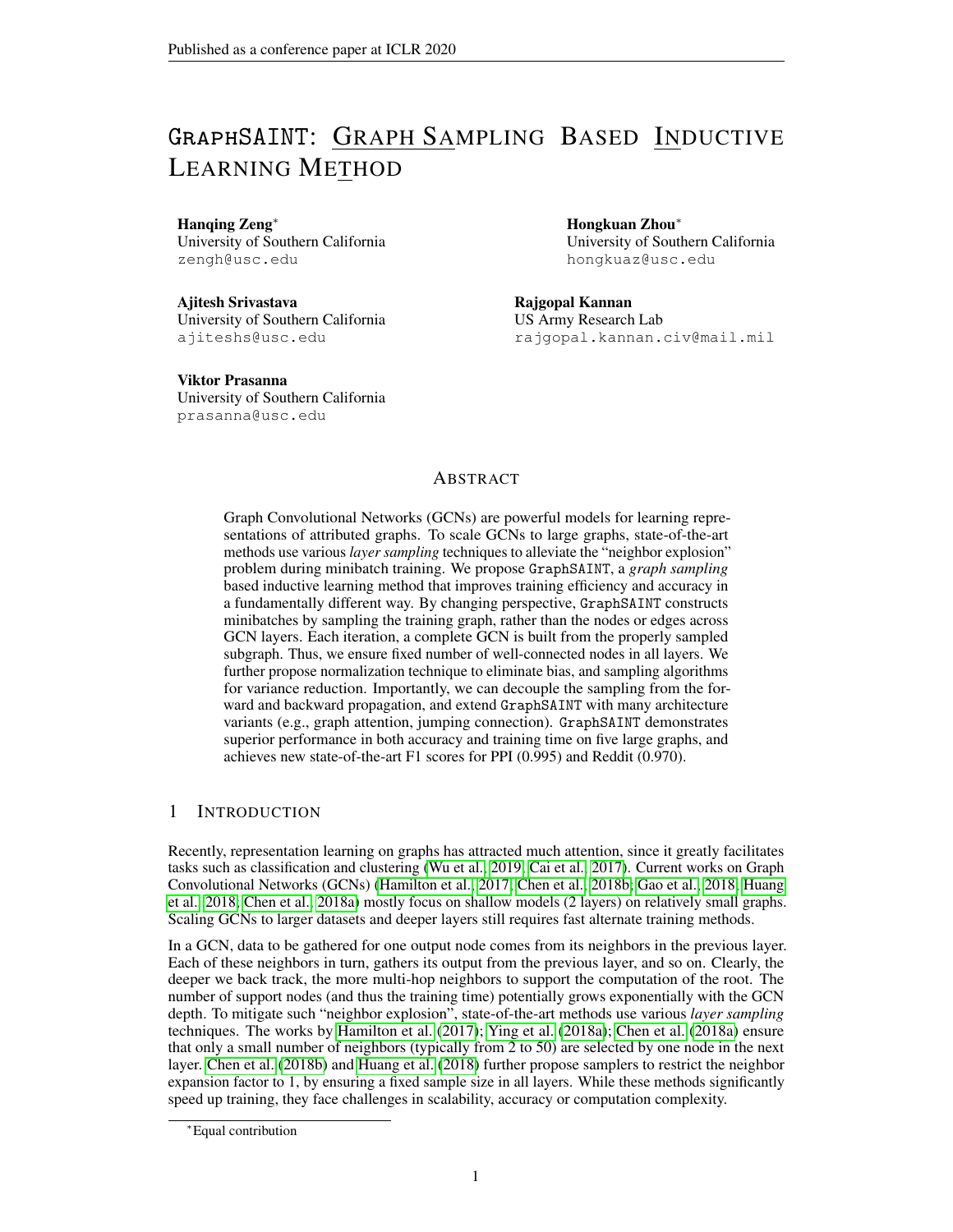|  | Algorithm 1 GraphSAINT training algorithm |  |
|--|-------------------------------------------|--|
|  |                                           |  |

**Input:** Training graph  $G(V, E, \mathbf{X})$ ; Labels  $\overline{Y}$ ; Sampler SAMPLE; Output: GCN model with trained weights 1: Pre-processing: Setup SAMPLE parameters; Compute normalization coefficients  $\alpha$ ,  $\lambda$ . 2: for each minibatch do 3:  $G_s(V_s, E_s)$  Sampled sub-graph of G according to SAMPLE 4: GCN construction on  $G_s$ .<br>5:  $f_{\mathbf{y}_v}/v \, 2 \, V_s q$  Forward  $f\mathbf{y}_v$  j  $v$  2  $V_s g$  Forward propagation of  $f\mathbf{x}_v$  j  $v$  2  $V_s g$ , normalized by  $\alpha$ 6: Backward propagation from  $\lambda$ -normalized loss  $L(\bm{y}_v, \overline{\bm{y}}_v)$ . Update weights. 7: end for

training proceeds by iterative weight updates via SGD. Each iteration starts with an independently sampled  $G_s$  (where  $jV_s j jV_j$ ). We then build a full GCN on  $G_s$  to generate embedding and calculate loss for every  $v \, \supset \, V_s$ . In Algorithm 1, node representation is learned by performing node classification in the supervised setting, and each training node  $v$  comes with a ground truth label  $\overline{y}_v$ .

Intuitively, there are two requirements for SAMPLE: 1. Nodes having high influence on each other should be sampled in the same subgraph. 2. Each edge should have non-negligible probability to be sampled. For requirement (1), an ideal SAMPLE would consider the joint information from node connections as well as attributes. However, the resulting algorithm may have high complexity as it would need to infer the relationships between features. For simplicity, we define "influence" from the graph connectivity perspective and design topology based samplers. Requirement (2) leads to better generalization since it enables the neural net to explore the full feature and label space.

#### 3.2 NORMALIZATION

A sampler that preserves connectivity characteristic of  $G$  will almost inevitably introduce bias into minibatch estimation. In the following, we present normalization techniques to eliminate biases.

Analysis of the complete multi-layer GCN is difficult due to non-linear activations. Thus, we analyze the embedding of each layer independently. This is similar to the treatment of layers independently by prior work (Chen et al., 2018b; Huang et al., 2018). Consider a layer- $(\ell + 1)$  node v and a layer- $\ell$ node u. If v is sampled (i.e.,  $v \nightharpoonup V_s$ ), we can compute the aggregated feature of v as:

$$
\zeta_v^{(\ell+1)} = \sum_{u \in \mathcal{V}} \frac{\tilde{A}_{v,u}}{\alpha_{u,v}} \left(\boldsymbol{W}^{(\ell)}\right)^{\mathsf{T}} \boldsymbol{x}_u^{(\ell)} \mathbb{1}_{u|v} = \sum_{u \in \mathcal{V}} \frac{\tilde{A}_{v,u}}{\alpha_{u,v}} \tilde{\boldsymbol{x}}_u^{(\ell)} \mathbb{1}_{u|v},\tag{2}
$$

where  $\tilde{x}_u^{(\ell)} = (W^{(\ell)})^{\top} x_u^{(\ell)}$ , and  $\mathbb{1}_{u|v} \supseteq \mathcal{D}$ , 1g is the indicator function given v is in the subgraph (i.e.,  $\mathbb{1}_{u|v} = 0$  if  $v \supseteq V_s \wedge (u, v) \otimes \overline{E_s}$ ;  $\mathbb{1}_{u|v} = 1$  if  $(u, v) \supseteq E_s$ ;  $\mathbb{1}_{u|v}$  not defined if  $v \otimes V_s$ ). We refer to the constant  $\alpha_{u,v}$  as *aggregator normalization*. Define  $p_{u,v} = p_{v,u}$  as the probability of an edge  $(u, v)$  2 E being sampled in a subgraph, and  $p_v$  as the probability of a node v 2 V being sampled.

**Proposition 3.1.**  $\zeta_v^{(\ell+1)}$  is an unbiased estimator of the aggregation of  $v$  in the full  $(\ell+1)^{th}$  GCN *layer, if*  $\alpha_{u,v} = \frac{p_{u,v}}{p_v}$  $\frac{\partial u,v}{\partial v}$ , *i.e.*,  $E\left(\zeta_v^{(\ell+1)}\right) = \sum_{i=1}^n$  $\sum\limits_{u \in \mathcal{V}} \widetilde{A}_{v,u} \tilde{x}_u^{(\ell)}.$ 

Assuming that each layer independently learns an embedding, we use Proposition 3.1 to normalize feature propagation of each layer of the GCN built by GraphSAINT. Further, let  $L_v$  be the loss on v in the output layer. The minibatch loss is calculated as  $L_{batch} = \sum_{v \in \mathcal{G}_s} L_v/\lambda_v$ , where  $\lambda_v$  is a constant that we term *loss normalization*. We set  $\lambda_v = jVj$   $p_v$  so that:

$$
E\left(L_{\text{batch}}\right) = \frac{1}{jGj} \sum_{\mathcal{G}_s \in \mathbb{G}} \sum_{v \in \mathcal{V}_s} \frac{L_v}{\lambda_v} = \frac{1}{jVj} \sum_{v \in \mathcal{V}} L_v.
$$
 (3)

Feature propagation within subgraphs thus requires normalization factors  $\alpha$  and  $\lambda$ , which are computed based on the edge and node probability  $p_{u,v}$ ,  $p_v$ . In the case of random node or random edge samplers,  $p_{u,v}$  and  $p_v$  can be derived analytically. For other samplers in general, closed form expression is hard to obtain. Thus, we perform pre-processing for estimation. Before training starts,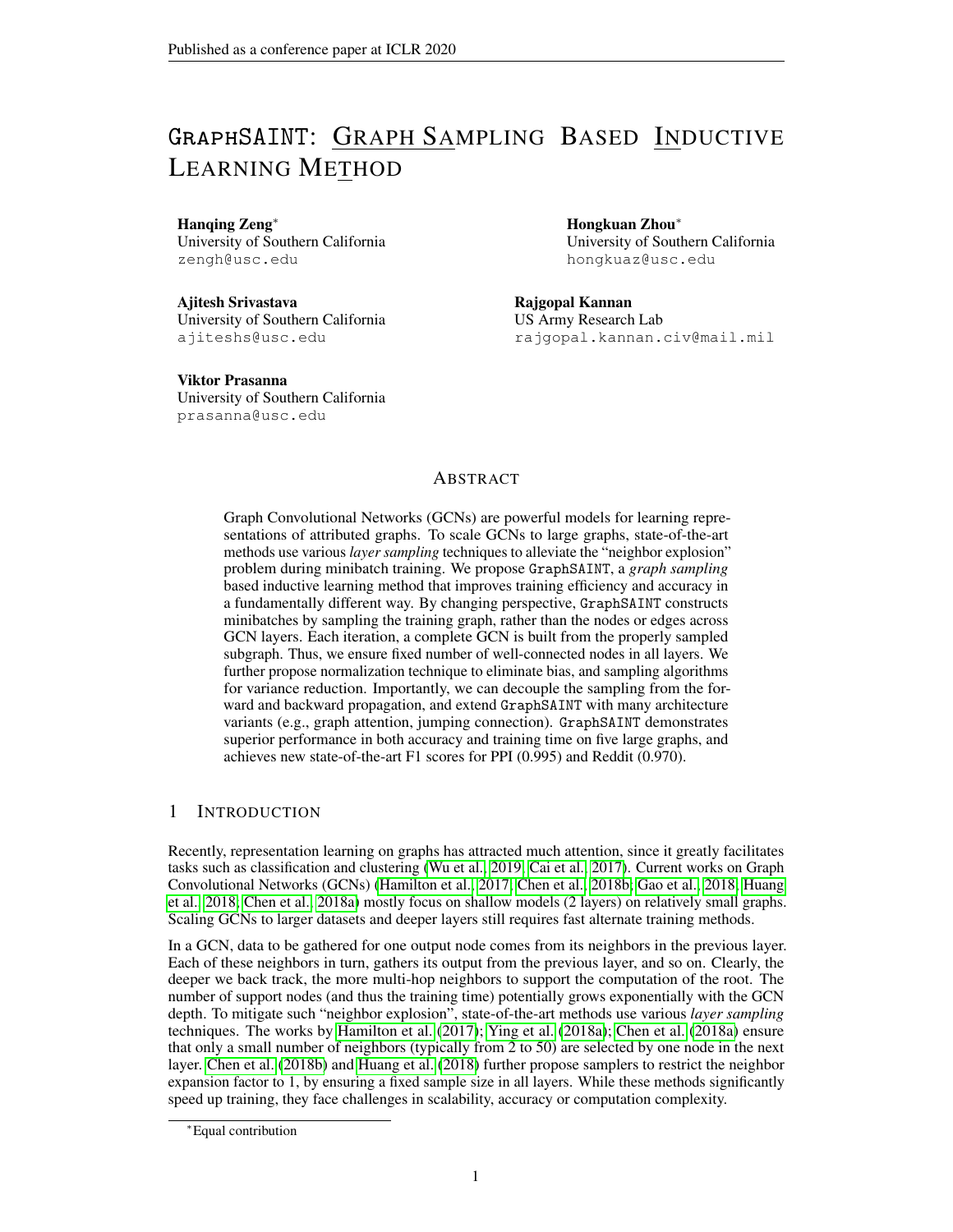we run the sampler repeatedly to obtain a set of N subgraphs G. We setup a counter  $C_v$  and  $C_{u,v}$  for each  $v \nightharpoonup \nu$  and  $(u, v) \nightharpoonup \nu$ . It is count the number of times the node or edge appears in the subgraphs of G. Then we set  $\alpha_{u,v} = \frac{C_{u,v}}{C_u}$  $\frac{C_{u,v}}{C_v} = \frac{C_{v,u}}{C_v}$  $\frac{C_{v,u}}{C_v}$  and  $\lambda_v = \frac{C_v}{N}$ . The subgraphs  $G_s$  2 G can all be reused as minibatches during training. Thus, the overhead of pre-processing is small (see Appendix D.2).

#### 3.3 VARIANCE

We derive samplers for variance reduction. Let e be the edge connecting u, v, and  $b_e^{(\ell)} = \tilde{A}_{v,u} \tilde{x}_u^{(\ell-1)} + \tilde{C}_{v,u}^{(\ell-1)}$  $\widetilde{A}_{u,v}\tilde{x}_v^{(\ell-1)}$ . It is desirable that variance of all estimators  $\zeta_v^{(\ell)}$  is small. With this objective, we define:

$$
\zeta = \sum_{\ell} \sum_{v \in \mathcal{G}_s} \frac{\zeta_v^{(\ell)}}{p_v} = \sum_{\ell} \sum_{v,u} \frac{\widetilde{A}_{v,u}}{p_v \alpha_{u,v}} \widetilde{x}_u^{(\ell)} \mathbb{1}_v \mathbb{1}_{u|v} = \sum_{\ell} \sum_{e} \frac{b_e^{(\ell)}}{p_e} \mathbb{1}_e^{(\ell)}.
$$
 (4)

where  $\mathbb{1}_e = 1$  if  $e \; 2 \; E_s$ ;  $\mathbb{1}_e = 0$  if  $e \; \mathscr{B} \; E_s$ . And  $\mathbb{1}_v = 1$  if  $v \; 2 \; V_s$ ;  $\mathbb{1}_v = 0$  if  $v \; \mathscr{B} \; V_s$ . The factor  $p_u$  in the first equality is present so that  $\zeta$  is an unbiased estimator of the sum of all node aggregations at all layers:  $E(\zeta) = \sum_{\ell} \sum_{v \in \mathcal{V}} E(\zeta_v^{(\ell)})$ . Note that  $\mathbb{1}_e^{(\ell)} = \mathbb{1}_e, \mathcal{B}\ell$ , since once an edge is present in the sampled graph, it is present in all layers of our GCN.

We define the optimal edge sampler to minimize variance for every dimension of  $\zeta$ . We restrict ourselves to independent edge sampling. For each  $e \, 2 \, \mathcal{E}$ , we make independent decision on whether it should be in  $G_s$  or not. The probability of including e is  $p_e$ . We further constrain  $\sum p_e = m$ , so that the expected number of sampled edges equals to  $m$ . The budget  $m$  is a given sampling parameter. Theorem 3.2. *Under independent edge sampling with budget* m*, the optimal edge probabilities to minimize the sum of variance of each*  $\zeta$ 's dimension is given by:  $p_e = \frac{m}{\sqrt{m}}$  $\sum_{e} \theta \Big\| \sum_{\ell} \bm{b}^{(\ell)}_{e} \Big\|$  $\Big\| \sum_{\ell} \bm{b}^{(\ell)}_e \Big\|.$ 

To prove Theorem 3.2, we make use of the independence among graph edges, and the dependence among layer edges to obtain the covariance of  $\mathbb{1}_{e}^{(\ell)}$ . Then using the fact that sum of  $p_e$  is a constant, we use the Cauchy-Schwarz inequality to derive the optimal  $p_e$ . Details are in Appendix A.

Note that calculating  $b_e^{(\ell)}$  requires computing  $\tilde{x}_v^{(\ell-1)}$ , which increases the complexity of sampling. As a reasonable simplification, we ignore  $\tilde{x}_{v}^{(\ell)}$  to make the edge probability dependent on the graph topology only. Therefore, we choose  $p_e \times \widetilde{A}_{v,u} + \widetilde{A}_{u,v} = \frac{1}{\deg(u)} + \frac{1}{\deg(v)}$ .

The derived optimal edge sampler agrees with the intuition in Section 3.1. If two nodes  $u, v$  are connected and they have few neighbors, then  $u$  and  $v$  are likely to be influential to each other. In this case, the edge probability  $p_{u,v} = p_{v,u}$  should be high. The above analysis on edge samplers also inspires us to design other samplers, which are presented in Section 3.4.

Remark We can also apply the above edge sampler to perform layer sampling. Under the independent layer sampling assumption of Chen et al. (2018b), one would sample a connection  $(u^{(\ell)}, v^{(\ell+1)})$ with probability  $p_{u,v}^{(\ell)} \neq \frac{1}{\deg(u)} + \frac{1}{\deg(v)}$ . For simplicity, assume a uniform degree graph (of degree d). Then  $p_e^{(\ell)} = p$ . For an already sampled  $u^{(\ell)}$  to connect to layer  $\ell + 1$ , at least one of its edges has to be selected by the layer  $\ell + 1$  sampler. Clearly, the probability of an input layer node to "survive" the L number of independent sampling process is  $(1 - (1 - p)^d)^{L-1}$ . Such layer sampler potentially returns an overly sparse minibatch for  $L > 1$ . On the other hand, connectivity within a minibatch of GraphSAINT never drops with GCN depth. If an edge is present in layer  $\ell$ , it is present in all layers.

## 3.4 SAMPLERS

Based on the above variance analysis, we present several light-weight and efficient samplers that GraphSAINT has integrated. Detailed sampling algorithms are listed in Appendix B.

**Random node sampler** We sample  $jV<sub>s</sub>j$  nodes from V randomly, according to a node probability distribution  $P\left(u\right)\diagup\left\Vert \widetilde{\boldsymbol{A}}_{:,u}\right\Vert$  $\frac{2}{3}$ . This sampler is inspired by the layer sampler of Chen et al. (2018b).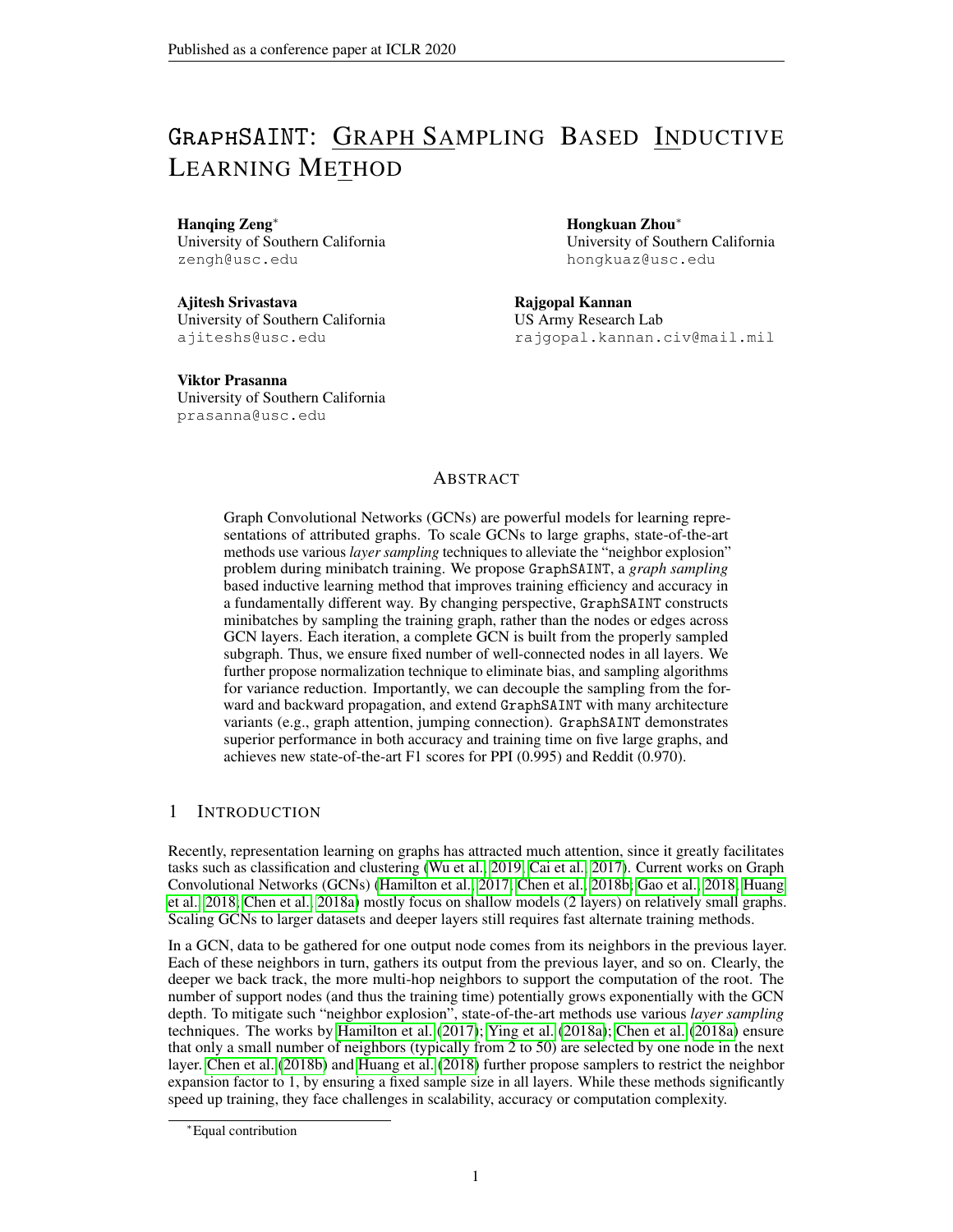**Random edge sampler** We perform edge sampling as described in Section 3.3.

**Random walk based samplers** Another way to analyze graph sampling based multi-layer GCN is to ignore activations. In such case,  $L$  layers can be represented as a single layer with edge weights given by  $B = A^L$ . Following a similar approach as Section 3.3, if it were possible to pick pairs of nodes (whether or not they are directly connected in the original  $\vec{A}$ ) independently, then we would set  $p_{u,v}$  /  $B_{u,v}$  +  $B_{v,u}$ , where  $B_{u,v}$  can be interpreted as the probability of a random walk to start at u and end at v in L hops (and  $B_{v,u}$  vice-versa). Even though it is not possible to sample a subgraph where such pairs of nodes are independently selected, we still consider a random walk sampler with walk length  $L$  as a good candidate for  $L$ -layer GCNs. There are numerous random walk based samplers proposed in the literature (Ribeiro & Towsley, 2010; Leskovec & Faloutsos, 2006; Hu & Lau, 2013; Li et al., 2015). In the experiments, we implement a regular random walk sampler (with  $r$  root nodes selected uniformly at random and each walker goes  $h$  hops), and also a multi-dimensional random walk sampler defined in Ribeiro & Towsley (2010).

For all the above samplers, we return the subgraph induced from the sampled nodes. The induction step adds more connections into the subgraph, and empirically helps improve convergence.

### 4 DISCUSSION

Extensions GraphSAINT admits two orthogonal extensions. First, GraphSAINT can seamlessly integrate other graph samplers. Second, the idea of training by graph sampling is applicable to many GCN architecture variants: 1. Jumping knowledge (Xu et al., 2018): since our GCNs constructed during training are complete, applying skip connections to GraphSAINT is straightforward. On the other hand, for some layer sampling methods (Chen et al., 2018b; Huang et al., 2018), extra modification to their samplers is required, since the jumping knowledge architecture requires layer- $\ell$ samples to be a subset of layer- $(\ell \nvert 1)$  samples<sup>∗</sup>. 2. Attention (Veličković et al., 2017; Fey, 2019; Zhang et al., 2018): while explicit variance reduction is hard due to the dynamically updated attention values, it is reasonable to apply attention within the subgraphs which are considered as representatives of the full graph. Our loss and aggregator normalizations are also applicable<sup>†</sup>. 3. Others: To support high order layers (Zhou, 2017; Lee et al., 2018; Abu-El-Haija et al., 2019) or even more complicated networks for the task of graph classification (Ying et al., 2018b), we replace the full adjacency matrix A with the (normalized) one for the subgraph  $A<sub>s</sub>$  to perform layer propagation.

Comparison GraphSAINT enjoys: 1. high scalability and efficiency, 2. high accuracy, and 3. low training complexity. Point (1) is due to the significantly reduced neighborhood size compared with Hamilton et al. (2017); Ying et al. (2018a); Chen et al. (2018a). Point (2) is due to the better interlayer connectivity compared with Chen et al. (2018b), and unbiased minibatch estimator compared with Chiang et al. (2019). Point (3) is due to the simple and trivially parallelizable pre-processing compared with the sampling of Huang et al. (2018) and clustering of Chiang et al. (2019).

## 5 EXPERIMENTS

Setup Experiments are under the inductive, supervised learning setting. We evaluate GraphSAINT on the following tasks: 1. classifying protein functions based on the interactions of human tissue proteins (PPI), 2. categorizing types of images based on the descriptions and common properties of online images (Flickr), 3. predicting communities of online posts based on user comments (Reddit), 4. categorizing types of businesses based on customer reviewers and friendship (Yelp), and 5. classifying product categories based on buyer reviewers and interactions (Amazon). For PPI, we use the small version for the two layer convergence comparison (Table 2 and Figure 2), since Hamilton et al. (2017) and Chen et al. (2018a) report accuracy for this version in their original papers. We use the large version for additional comparison with Chiang et al. (2019) to be consistent with its reported accuracy. All datasets follow "fixed-partition" splits. Appendix C.2 includes further details.

<sup>∗</sup>The skip-connection design proposed by Huang et al. (2018) does not have such "subset" requirement, and thus is compatible with both graph sampling and layer sampling based methods.

<sup>&</sup>lt;sup>†</sup>When applying GraphSAI NT to GAT (Veličković et al., 2017), we remove the softmax step which normalizes attention values within the same neighborhood, as suggested by Huang et al. (2018). See Appendix C.3.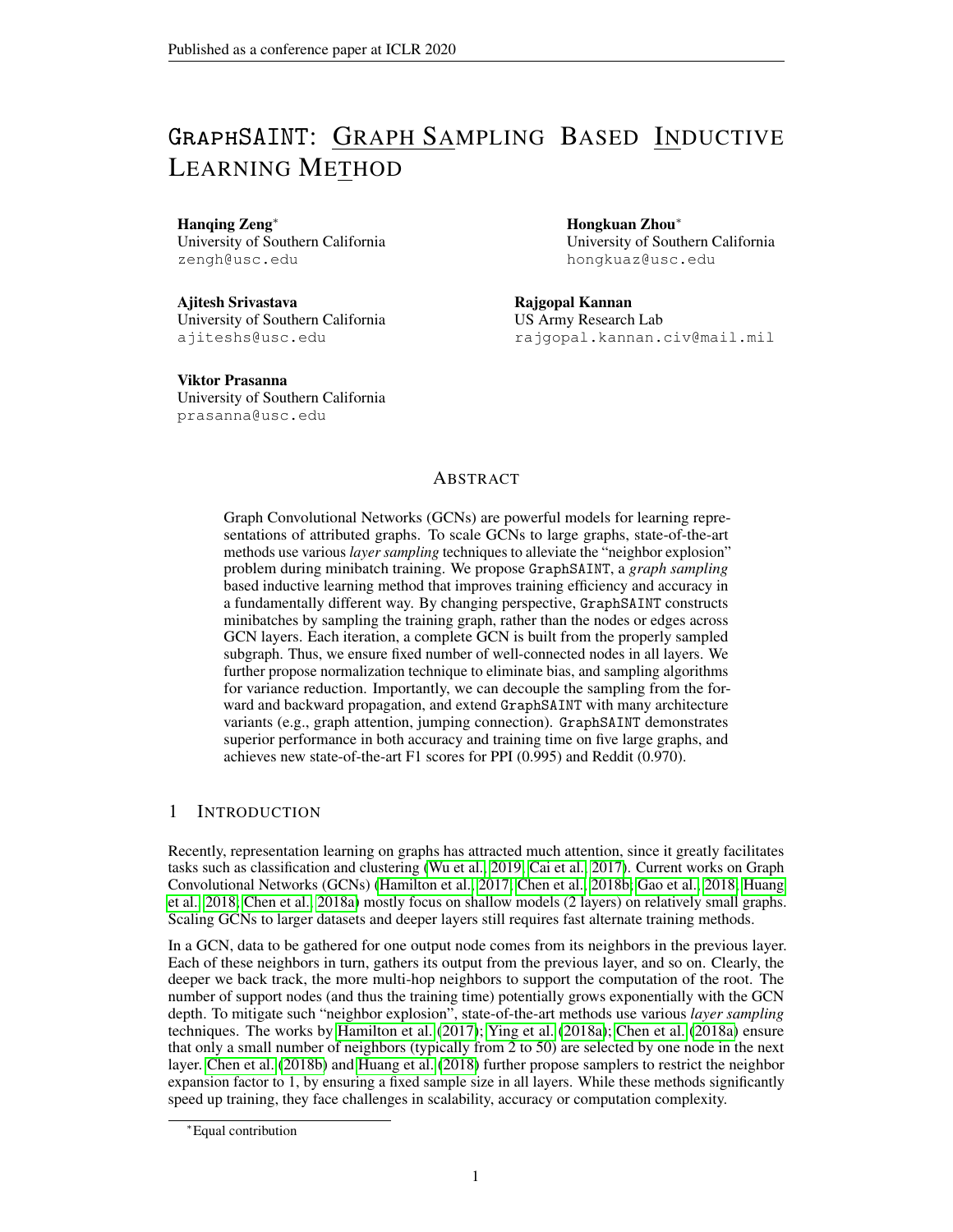| Dataset              | <b>Nodes</b>         | Edges                    | Degree   | Feature    | Classes              | Train / Val / Test                   |
|----------------------|----------------------|--------------------------|----------|------------|----------------------|--------------------------------------|
| <b>PPI</b><br>Flickr | 14.755<br>89,250     | 225,270<br>899.756       | 15<br>10 | 50<br>500  | 121(m)<br>7(s)       | 0.66/0.12/0.22<br>0.50 / 0.25 / 0.25 |
| Reddit               | 232,965              | 11,606,919               | 50       | 602        | 41 $(s)$             | 0.66/0.10/0.24                       |
| Yelp<br>Amazon       | 716,847<br>1,598,960 | 6,977,410<br>132,169,734 | 10<br>83 | 300<br>200 | 100 (m)<br>$107$ (m) | 0.75/0.10/0.15<br>0.85 / 0.05 / 0.10 |
| PPI (large version)  | 56,944               | 818,716                  | 14       | 50         | 121(m)               | 0.79/0.11/0.10                       |

|  | Table 1: Dataset statistics ("m" stands for multi-class classification, and "s" for single-class.) |  |  |  |  |  |  |  |  |
|--|----------------------------------------------------------------------------------------------------|--|--|--|--|--|--|--|--|
|--|----------------------------------------------------------------------------------------------------|--|--|--|--|--|--|--|--|

We open source GraphSAINT<sup>‡</sup>. We compare with six baselines: 1. vanilla GCN (Kipf & Welling, 2016), 2. GraphSAGE (Hamilton et al., 2017), 3. FastGCN (Chen et al., 2018b), 4. S-GCN (Chen et al., 2018a), 5. AS-GCN (Huang et al., 2018), and 6. ClusterGCN (Chiang et al., 2019). All baselines are executed with their officially released code (see Appendix C.3 for downloadable URLs and commit numbers). Baselines and GraphSAINT are all implemented in Tensorflow with Python3. We run experiments on a NVIDIA Tesla P100 GPU (see Appendix C.1 for hardware specification).

#### 5.1 COMPARISON WITH STATE-OF-THE-ART

Table 2 and Figure 2 show the accuracy and convergence comparison of various methods. All results correspond to two-layer GCN models (for GraphSAGE, we use its mean aggregator). For a given dataset, we keep hidden dimension the same across all methods. We describe the detailed architecture and hyperparameter search procedure in Appendix C.3. The mean and confidence interval of the accuracy values in Table 2 are measured by three runs under the same hyperparameters. The training time of Figure 2 excludes the time for data loading, pre-processing, validation set evaluation and model saving. Our pre-processing incurs little overhead in training time. See Appendix D.2 for cost of graph sampling. For GraphSAINT, we implement the graph samplers described in Section 3.4. In Table 2, "Node" stands for random node sampler; "Edge" stands for random edge sampler; "RW" stands for random walk sampler; "MRW" stands for multi-dimensional random walk sampler.

Table 2: Comparison of test set F1-micro score with state-of-the-art methods

| Method                                                                | <b>PPI</b>                                                                             | Flickr                                                                                 | Reddit                                                                                 | Yelp                                                                 | Amazon                                                               |
|-----------------------------------------------------------------------|----------------------------------------------------------------------------------------|----------------------------------------------------------------------------------------|----------------------------------------------------------------------------------------|----------------------------------------------------------------------|----------------------------------------------------------------------|
| <b>GCN</b><br>GraphSAGE<br>FastGCN<br>S-GCN<br>AS-GCN                 | 0.006<br>0.515<br>0.637<br>0.006<br>0.032<br>0.513<br>0.963<br>0.010<br>0.687<br>0.012 | 0.492<br>0.003<br>0.501<br>0.013<br>0.504<br>0.001<br>0.482<br>0.003<br>0.504<br>0.002 | 0.000<br>0.933<br>0.953<br>0.001<br>0.001<br>0.924<br>0.001<br>0.964<br>0.958<br>0.001 | 0.378<br>0.001<br>0.006<br>0.634<br>0.265<br>0.053<br>0.640<br>0.002 | 0.281<br>0.005<br>0.758<br>0.002<br>0.174<br>0.021<br>—∓<br>一キ       |
| <b>ClusterGCN</b>                                                     | 0.875<br>0.004                                                                         | 0.481<br>0.005                                                                         | 0.954<br>0.001                                                                         | 0.005<br>0.609                                                       | 0.759<br>0.008                                                       |
| GraphSAINT-Node<br>GraphSAINT-Edge<br>GraphSAINT-RW<br>GraphSAINT-MRW | 0.001<br>0.960<br>0.981<br>0.007<br>0.981<br>0.004<br>0.980<br>0.006                   | 0.507<br>0.001<br>0.510<br>0.002<br>0.511<br>0.001<br>0.510<br>0.001                   | 0.962<br>0.001<br>0.966<br>0.001<br>0.966<br>0.001<br>0.964<br>0.000                   | 0.000<br>0.641<br>0.653<br>0.003<br>0.653<br>0.003<br>0.652<br>0.001 | 0.782<br>0.004<br>0.807<br>0.001<br>0.815<br>0.001<br>0.809<br>0.001 |

Table 3: Additional comparison with ClusterGCN (test set F1-micro score)

|                   |       | PPI (large version)                                                                                           | Reddit |       |  |
|-------------------|-------|---------------------------------------------------------------------------------------------------------------|--------|-------|--|
|                   | 2 512 | 5 2048                                                                                                        | 2 128  | 4 128 |  |
| <b>ClusterGCN</b> |       | 0.903 0.002 0.994 0.000 0.954 0.001 0.966 0.001<br>GraphSAINT 0.941 0.003 0.995 0.000 0.966 0.001 0.970 0.001 |        |       |  |

‡Open sourced code: <https://github.com/GraphSAINT/GraphSAINT>

<sup>‡</sup>The codes throw runtime error on the large datasets (Yelp or Amazon).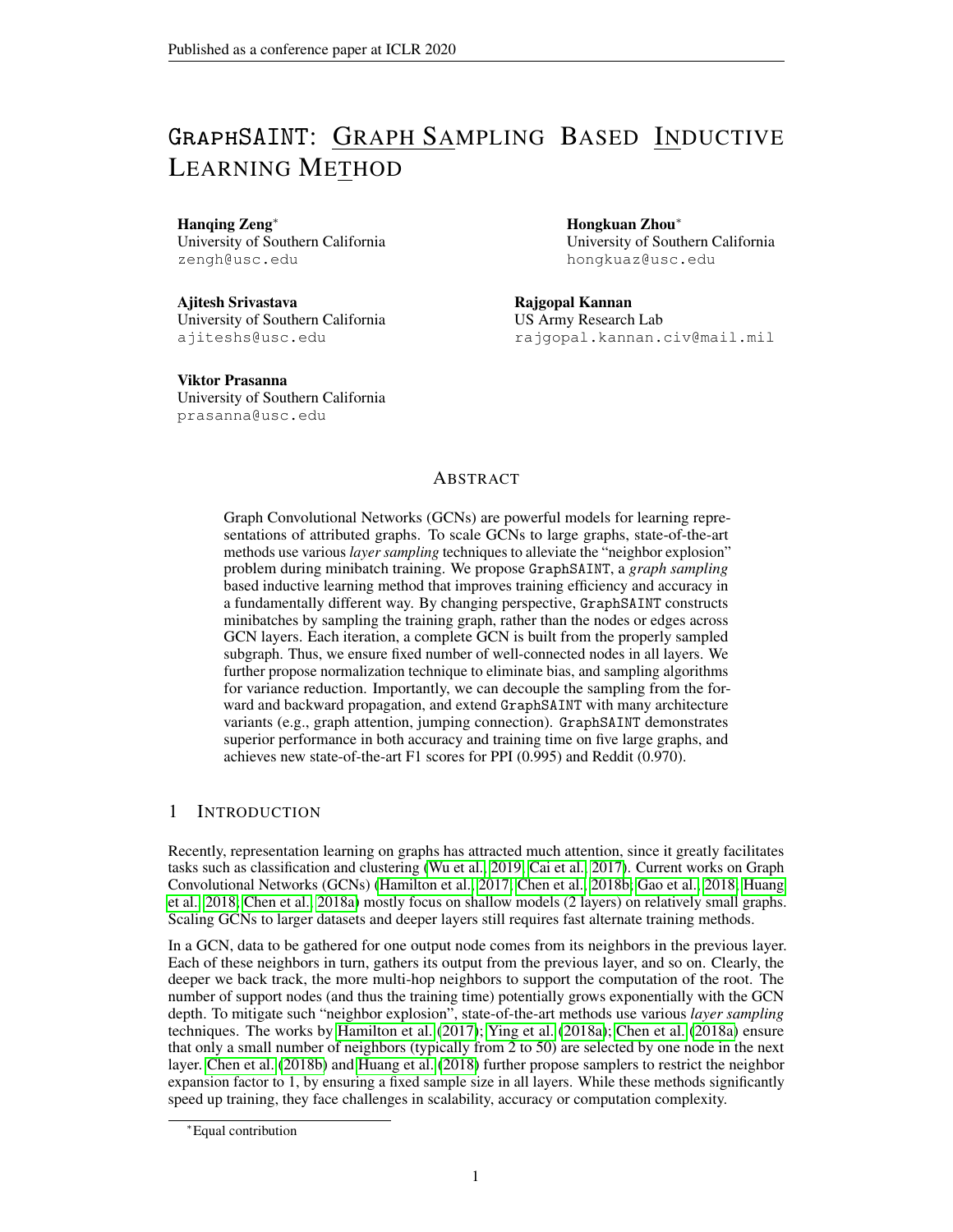

Figure 2: Convergence curves of 2-layer models on GraphSAINT and baselines

Clearly, with appropriate graph samplers, GraphSAINT achieves significantly higher accuracy on all datasets. For GraphSAINT-Node, we use the same node probability as FastGCN. Thus, the accuracy improvement is mainly due to the switching from layer sampling to graph sampling (see "Remark" in Section 3.3). Compared with AS-GCN, GraphSAINT is significantly faster. The sampler of AS-GCN is expensive to execute, making its overall training time even longer than vanilla GCN. We provide detailed computation complexity analysis on the sampler in Appendix D.2. For S-GCN on Reddit, it achieves similar accuracy as GraphSAINT, at the cost of over 9 longer training time. The released code of FastGCN only supports CPU execution, so its convergence curve is dashed.

Table 3 presents additional comparison with ClusterGCN. We use  $L$  f to specify the architecture, where  $L$  and  $f$  denote GCN depth and hidden dimension, respectively. The four architectures are the ones used in the original paper (Chiang et al., 2019). Again, GraphSAINT achieves significant accuracy improvement. To train models with  $L > 2$  often requires additional architectural tweaks. ClusterGCN uses its diagonal enhancement technique for the 5-layer PPI and 4-layer Reddit models. GraphSAINT uses jumping knowledge connection (Xu et al., 2018) for 4-layer Reddit.

Evaluation on graph samplers From Table 2, random edge and random walk based samplers achieve higher accuracy than the random node sampler. Figure 3 presents sensitivity analysis on parameters of "RW". We use the same hyperparameters (except the sampling parameters) and network architecture as those of the "RW" entries in Table 2. We fix the length of each walker to 2 (i.e., GCN depth), and vary the number of roots r from 250 to 2250. For PPI, increasing r from 250 to 750 significantly improves accuracy. Overall, for all datasets, accuracy stabilizes beyond  $r = 750$ .

## 5.2 GraphSAINT ON ARCHITECTURE VARIANTS AND DEEP MODELS

In Figure 4, we train a 2-layer and a 4-layer model of GAT (Veličković et al., 2017) and JK-net (Xu et al., 2018), by using minibatches of GraphSAGE and GraphSAINT respectively. On the two 4-layer architectures, GraphSAINT achieves two orders of magnitude speedup than GraphSAGE, indicating much better scalability on deep models. From accuracy perspective, 4-layer GAT-SAGE and JK-SAGE do not outperform the corresponding 2-layer versions, potentially due to the smoothening effect caused by the massive neighborhood size. On the other hand, with minibatches returned by our edge sampler, increasing model depth of JK-SAINT leads to noticeable accuracy improvement (from 0.966 of 2-layer to 0.970 of 4-layer). Appendix D.1 contains additional scalability results.

# 6 CONCLUSION

We have presented GraphSAINT, a graph sampling based training method for deep GCNs on large graphs. We have analyzed bias and variance of the minibatches defined on subgraphs, and proposed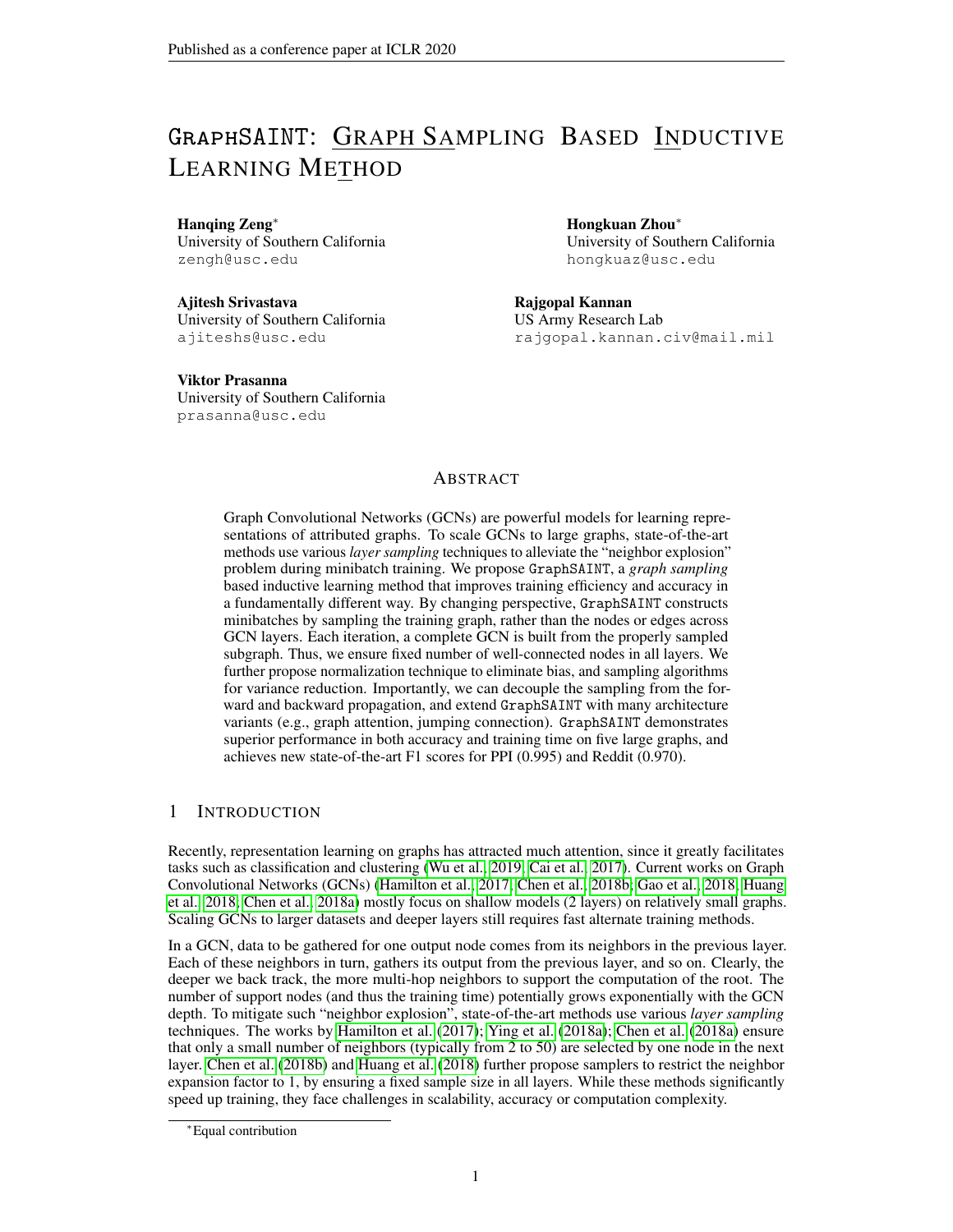

Figure 3: Sensitivity analysis

Figure 4: GraphSAINT with JK-net and GAT (Reddit)

normalization techniques and sampling algorithms to improve training quality. We have conducted extensive experiments to demonstrate the advantage of GraphSAINT in accuracy and training time.

An interesting future direction is to develop distributed training algorithms using graph sampling based minibatches. After partitioning the training graph in distributed memory, sampling can be performed independently on each processor. Afterwards, training on the self-supportive subgraphs can significantly reduce the system-level communication cost. To ensure the overall convergence quality, data shuffling strategy for the graph nodes and edges can be developed together with each specific graph sampler. Another direction is to perform algorithm-system co-optimization to accelerate the training of GraphSAINT on heterogeneous computing platforms (Zeng et al., 2018; Zeng & Prasanna, 2019). The resolution of "neighbor explosion" by GraphSAINT not only reduces the training computation complexity, but also improves hardware utilization by significantly less data traffic to the slow memory. In addition, task-level parallelization is easy since the light-weight graph sampling is completely decoupled from the GCN layer propagation.

#### ACKNOWLEDGEMENT

This material is based on work supported by the Defense Advanced Research Projects Agency (DARPA) under Contract Number FA8750-17-C-0086 and National Science Foundation (NSF) under Contract Numbers CCF-1919289 and OAC-1911229. Any opinions, findings and conclusions or recommendations expressed in this material are those of the authors and do not necessarily reflect the views of DARPA or NSF.

#### **REFERENCES**

- Sami Abu-El-Haija, Bryan Perozzi, Amol Kapoor, Hrayr Harutyunyan, Nazanin Alipourfard, Kristina Lerman, Greg Ver Steeg, and Aram Galstyan. Mixhop: Higher-order graph convolution architectures via sparsified neighborhood mixing. *arXiv preprint arXiv:1905.00067*, 2019.
- Joan Bruna, Wojciech Zaremba, Arthur Szlam, and Yann LeCun. Spectral networks and locally connected networks on graphs. *CoRR*, abs/1312.6203, 2013. URL [http://arxiv.org/abs/](http://arxiv.org/abs/1312.6203) [1312.6203](http://arxiv.org/abs/1312.6203).
- HongYun Cai, Vincent W. Zheng, and Kevin Chen-Chuan Chang. A comprehensive survey of graph embedding: Problems, techniques and applications. *CoRR*, abs/1709.07604, 2017. URL <http://arxiv.org/abs/1709.07604>.
- Jianfei Chen, Jun Zhu, and Le Song. Stochastic training of graph convolutional networks with variance reduction. In *ICML*, pp. 941–949, 2018a.
- Jie Chen, Tengfei Ma, and Cao Xiao. Fastgcn: Fast learning with graph convolutional networks via importance sampling. In *International Conference on Learning Representations (ICLR)*, 2018b.
- Wei-Lin Chiang, Xuanqing Liu, Si Si, Yang Li, Samy Bengio, and Cho-Jui Hsieh. Cluster-gcn: An efficient algorithm for training deep and large graph convolutional networks. *CoRR*, abs/1905.07953, 2019. URL <http://arxiv.org/abs/1905.07953>.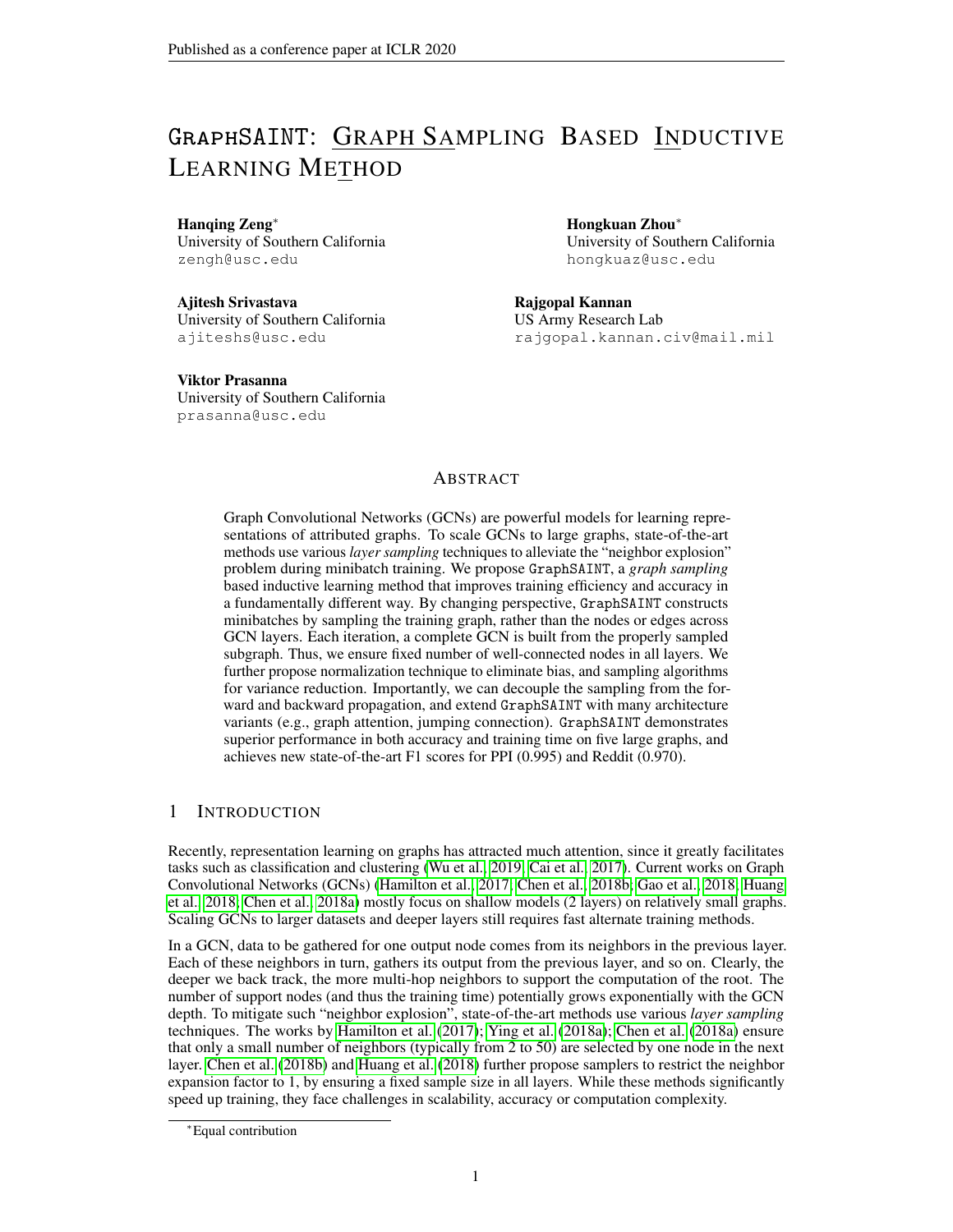- Michaël Defferrard, Xavier Bresson, and Pierre Vandergheynst. Convolutional neural networks on graphs with fast localized spectral filtering. In *Advances in Neural Information Processing Systems*, pp. 3844–3852, 2016.
- Matthias Fey. Just jump: Dynamic neighborhood aggregation in graph neural networks. *CoRR*, abs/1904.04849, 2019. URL <http://arxiv.org/abs/1904.04849>.
- Hongyang Gao, Zhengyang Wang, and Shuiwang Ji. Large-scale learnable graph convolutional networks. In *Proceedings of the 24th ACM SIGKDD International Conference on Knowledge Discovery & Data Mining*, KDD '18, pp. 1416–1424, New York, NY, USA, 2018. ACM. ISBN 978-1-4503-5552-0.
- Will Hamilton, Zhitao Ying, and Jure Leskovec. Inductive representation learning on large graphs. In *Advances in Neural Information Processing Systems 30*, pp. 1024–1034. 2017.
- Kaiming He, Xiangyu Zhang, Shaoqing Ren, and Jian Sun. Deep residual learning for image recognition. *CoRR*, abs/1512.03385, 2015. URL <http://arxiv.org/abs/1512.03385>.
- Sepp Hochreiter and Jürgen Schmidhuber. Long short-term memory. *Neural computation*, 9(8): 1735–1780, 1997.
- Pili Hu and Wing Cheong Lau. A survey and taxonomy of graph sampling. *arXiv preprint arXiv:1308.5865*, 2013.
- Gao Huang, Zhuang Liu, Laurens Van Der Maaten, and Kilian Q Weinberger. Densely connected convolutional networks. In *Proceedings of the IEEE conference on computer vision and pattern recognition*, pp. 4700–4708, 2017.
- Wenbing Huang, Tong Zhang, Yu Rong, and Junzhou Huang. Adaptive sampling towards fast graph representation learning. In *Advances in Neural Information Processing Systems*, pp. 4558–4567, 2018.
- Diederik P Kingma and Jimmy Ba. Adam: A method for stochastic optimization. *arXiv preprint arXiv:1412.6980*, 2014.
- Thomas N. Kipf and Max Welling. Semi-supervised classification with graph convolutional networks. *CoRR*, abs/1609.02907, 2016. URL <http://arxiv.org/abs/1609.02907>.
- Johannes Klicpera, Aleksandar Bojchevski, and Stephan Günnemann. Personalized embedding propagation: Combining neural networks on graphs with personalized pagerank. *CoRR*, abs/1810.05997, 2018. URL <http://arxiv.org/abs/1810.05997>.
- John Boaz Lee, Ryan A. Rossi, Xiangnan Kong, Sungchul Kim, Eunyee Koh, and Anup Rao. Higherorder graph convolutional networks. *CoRR*, abs/1809.07697, 2018. URL [http://arxiv.org/](http://arxiv.org/abs/1809.07697) [abs/1809.07697](http://arxiv.org/abs/1809.07697).
- Jure Leskovec and Christos Faloutsos. Sampling from large graphs. In *Proceedings of the 12th ACM SIGKDD international conference on Knowledge discovery and data mining*, pp. 631–636. ACM, 2006.
- R. Li, J. X. Yu, L. Qin, R. Mao, and T. Jin. On random walk based graph sampling. In *2015 IEEE 31st International Conference on Data Engineering*, pp. 927–938, April 2015. doi: 10.1109/ICDE. 2015.7113345.
- Haonan Lu, Seth H. Huang, Tian Ye, and Xiuyan Guo. Graph star net for generalized multi-task learning. *CoRR*, abs/1906.12330, 2019. URL <http://arxiv.org/abs/1906.12330>.
- Bruno Ribeiro and Don Towsley. Estimating and sampling graphs with multidimensional random walks. In *Proceedings of the 10th ACM SIGCOMM conference on Internet measurement*, pp. 390–403. ACM, 2010.
- Petar Veličković, Guillem Cucurull, Arantxa Casanova, Adriana Romero, Pietro Lio, and Yoshua Bengio. Graph attention networks. *arXiv preprint arXiv:1710.10903*, 2017.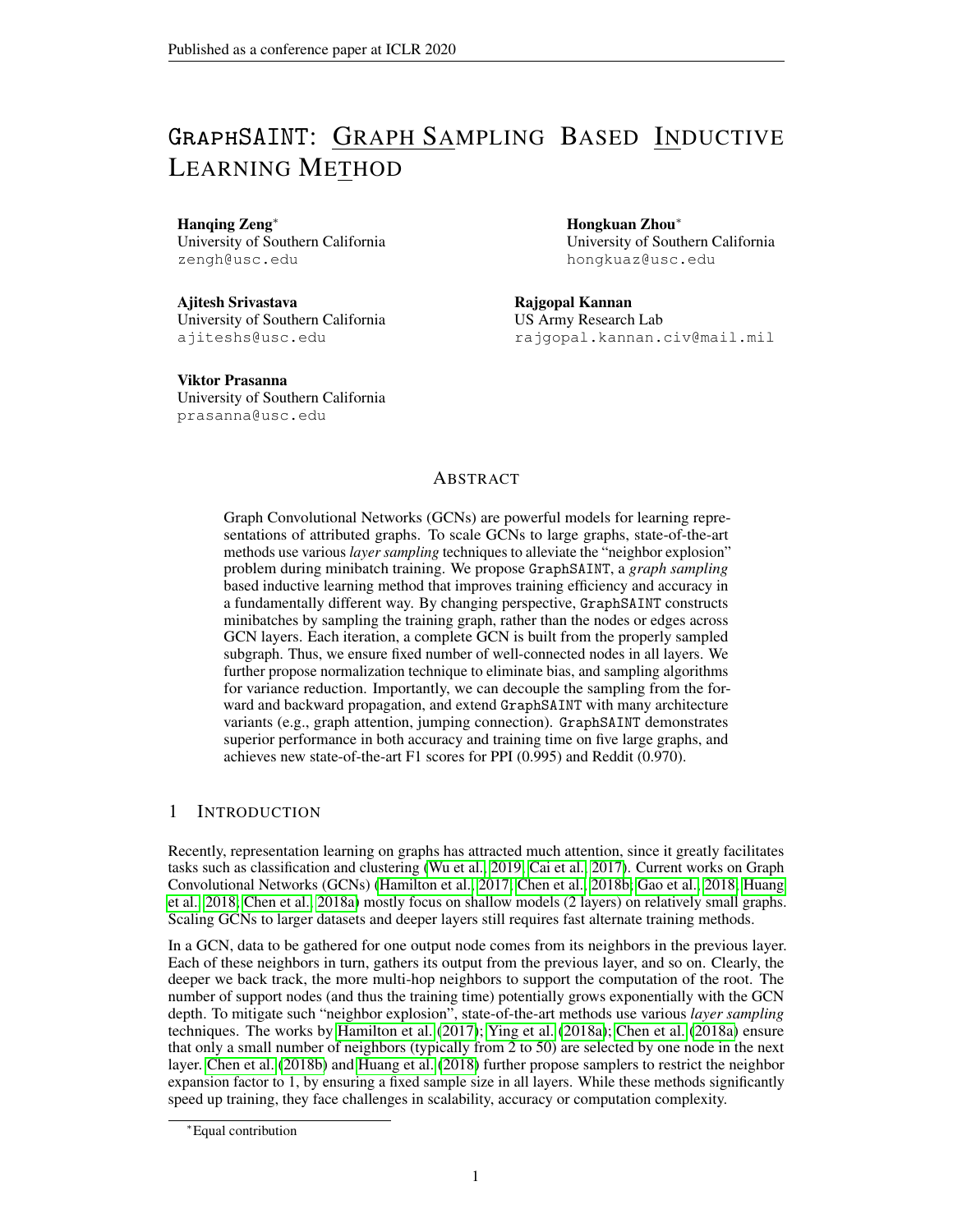- Zonghan Wu, Shirui Pan, Fengwen Chen, Guodong Long, Chengqi Zhang, and Philip S. Yu. A comprehensive survey on graph neural networks. *CoRR*, abs/1901.00596, 2019. URL [http:](http://arxiv.org/abs/1901.00596) [//arxiv.org/abs/1901.00596](http://arxiv.org/abs/1901.00596).
- Keyulu Xu, Chengtao Li, Yonglong Tian, Tomohiro Sonobe, Ken-ichi Kawarabayashi, and Stefanie Jegelka. Representation learning on graphs with jumping knowledge networks. *arXiv preprint arXiv:1806.03536*, 2018.
- Rex Ying, Ruining He, Kaifeng Chen, Pong Eksombatchai, William L. Hamilton, and Jure Leskovec. Graph convolutional neural networks for web-scale recommender systems. In *Proceedings of the 24th ACM SIGKDD International Conference on Knowledge Discovery & Data Mining*, KDD '18, 2018a. ISBN 978-1-4503-5552-0.
- Rex Ying, Jiaxuan You, Christopher Morris, Xiang Ren, William L. Hamilton, and Jure Leskovec. Hierarchical graph representation learning with differentiable pooling. In *Proceedings of the 32Nd International Conference on Neural Information Processing Systems*, NIPS'18, pp. 4805–4815, USA, 2018b. Curran Associates Inc. URL [http://dl.acm.org/citation.cfm?id=](http://dl.acm.org/citation.cfm?id=3327345.3327389) [3327345.3327389](http://dl.acm.org/citation.cfm?id=3327345.3327389).
- Hanqing Zeng and Viktor Prasanna. GraphACT: Accelerating GCN training on CPU-FPGA heterogeneous platforms. *arXiv preprint arXiv:2001.02498*, 2019.
- Hanqing Zeng, Hongkuan Zhou, Ajitesh Srivastava, Rajgopal Kannan, and Viktor K. Prasanna. Accurate, efficient and scalable graph embedding. *CoRR*, abs/1810.11899, 2018. URL [http:](http://arxiv.org/abs/1810.11899) [//arxiv.org/abs/1810.11899](http://arxiv.org/abs/1810.11899).
- Jiani Zhang, Xingjian Shi, Junyuan Xie, Hao Ma, Irwin King, and Dit-Yan Yeung. Gaan: Gated attention networks for learning on large and spatiotemporal graphs. *arXiv preprint arXiv:1803.07294*, 2018.
- Zhenpeng Zhou. Graph convolutional networks for molecules. *CoRR*, abs/1706.09916, 2017. URL <http://arxiv.org/abs/1706.09916>.

# A PROOFS

*Proof of Proposition 3.1.* Under the condition that v is sampled in a subgraph:

$$
E\left(\zeta_v^{(\ell+1)}\right) = E\left(\sum_{u \in \mathcal{V}} \frac{\widetilde{A}_{v,u}}{\alpha_{u,v}} \widetilde{x}_u^{(\ell)} \mathbb{1}_{u|v}\right)
$$
  
\n
$$
= \sum_{u \in \mathcal{V}} \frac{\widetilde{A}_{v,u}}{\alpha_{u,v}} \widetilde{x}_u^{(\ell)} E\left(\mathbb{1}_{u|v}\right)
$$
  
\n
$$
= \sum_{u \in \mathcal{V}} \frac{\widetilde{A}_{v,u}}{\alpha_{u,v}} \widetilde{x}_u^{(\ell)} P\left((u,v) \text{ sampled}/v \text{ sampled}\right)
$$
  
\n
$$
= \sum_{u \in \mathcal{V}} \frac{\widetilde{A}_{v,u}}{\alpha_{u,v}} \widetilde{x}_u^{(\ell)} \frac{P\left((u,v) \text{ sampled}\right)}{P\left(v \text{ sampled}\right)}
$$
  
\n
$$
= \sum_{u \in \mathcal{V}} \frac{\widetilde{A}_{v,u}}{\alpha_{u,v}} \widetilde{x}_u^{(\ell)} \frac{p_{u,v}}{p_v}
$$
 (5)

where the second equality is due to linearity of expectation, and the third equality (conditional edge probability) is due to the initial condition that  $v$  is sampled in a subgraph.

It directly follows that, when  $\alpha_{u,v} = \frac{p_{u,v}}{p_v}$  $\frac{y_{u,v}}{p_v},$ 

$$
\displaystyle \mathsf{E}\left(\zeta_v^{(\ell+1)}\right) = \sum_{u \in \mathcal{V}} \widetilde{A}_{v,u} \tilde{x}_u^{(\ell)}
$$

 $\Box$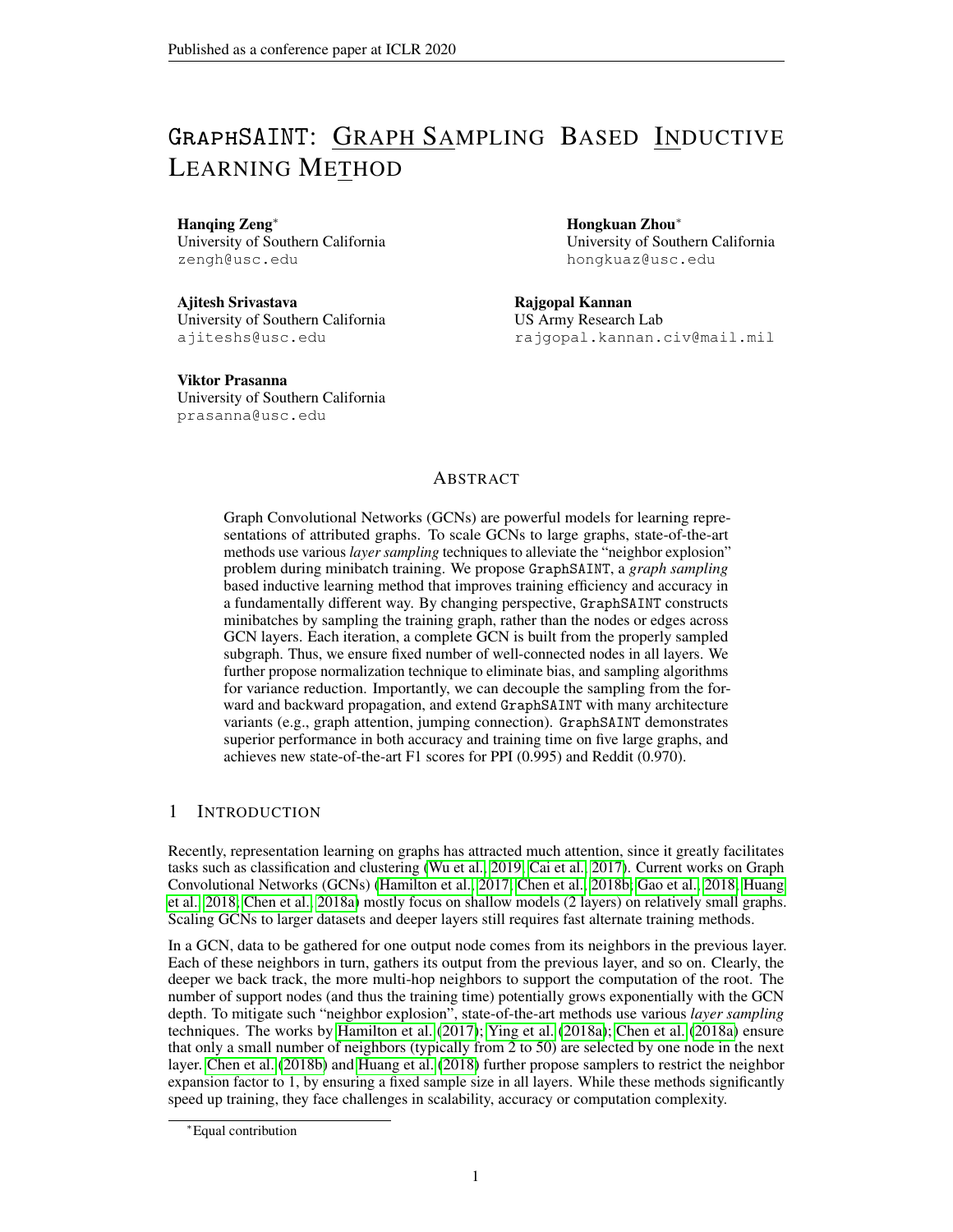*Proof of Theorem* 3.2. Below, we use Cov () to denote covariance and Var () to denote variance. For independent edge sampling as defined in Section 3.3, Cov  $(\mathbb{1}_{e_1}^{(\ell_1)}, \mathbb{1}_{e_2}^{(\ell_2)}) = 0, \mathcal{B}_{e_1} \notin e_2$ . And for a full GCN on the subgraph,  $\text{Cov}\left(\mathbb{1}_e^{(\ell_1)},\mathbb{1}_e^{(\ell_2)}\right)=p_e-p_e^2.$  To start the proof, we first assume that the  $b_e^{(\ell)}$  is one dimensional (i.e., a scalar) and denote it by  $b_e^{(\ell)}$ . Now,

$$
\text{Var}(\zeta) = \sum_{e,\ell} \left( \frac{b_e^{(\ell)}}{p_e} \right)^2 \text{Var} \left( \mathbb{1}_e^{(\ell)} \right) + 2 \sum_{e,\ell_1 < \ell_2} \frac{b_e^{(\ell_1)} b_e^{(\ell_2)}}{p_e^2} \text{Cov} \left( \mathbb{1}_e^{(\ell_1)}, \mathbb{1}_e^{(\ell_2)} \right)
$$
\n
$$
= \sum_{e,\ell} \frac{\left( b_e^{(\ell)} \right)^2}{p_e} \sum_{e,\ell} \left( b_e^{(\ell)} \right)^2 + 2 \sum_{e,\ell_1 < \ell_2} \frac{b_e^{(\ell_1)} b_e^{(\ell_2)}}{p_e^2} \left( p_e \quad p_e^2 \right)
$$
\n
$$
= \sum_{e} \frac{\left( \sum_{\ell} b_e^{(\ell)} \right)^2}{p_e} \sum_{e} \left( \sum_{\ell} b_e^{(\ell)} \right)^2 \tag{6}
$$

Let a given constant  $m = \sum_{e} p_e$  be the expected number of sampled edges. By Cauchy-Schwarz inequality:  $\sum_{e} \frac{\left(\sum_{\ell} b_e^{(\ell)}\right)^2}{p_e}$  $\frac{b_e^{(e)})^2}{p_e}m = \sum_e \left(\frac{\sum_e b_e^{(e)}}{\sqrt{p_e}}\right)^2 \sum_e \left(\frac{\sum_{e} \rho_e^{(e)}}{p_e}\right)^2$   $\left(\sum_{e} \rho_e^{(e)}\right)^2$ . The equality is achieved when  $\vert$  $\frac{\sum_{e} b_e^{(\ell)}}{\sqrt{p_e}}$   $\Big/ \sqrt{\frac{D_{\overline{p}_e}}{p_e}}$ , i.e., variance is minimized when  $p_e \Big/ \Big| \sum_{\ell} b_e^{(\ell)} \Big|$ .

It directly follows that:

$$
p_e = \frac{m}{\sum_{e^o} \left|\sum_{\ell} b_{e^o}^{(\ell)}\right|} \left|\sum_{\ell} b_{e}^{(\ell)}\right|
$$

For the multi-dimensional case of  $b_e^{(\ell)}$ , following similar steps as above, it is easy to show that the optimal edge probability to minimize  $\sum_i \text{Var}(\zeta_i)$  (where i is the index for  $\zeta$ 's dimensions) is:

$$
p_e = \frac{m}{\sum_{e^{\theta}} \left\| \sum_{\ell} \boldsymbol{b}_{e^{\theta}}^{(\ell)} \right\|} \left\| \sum_{\ell} \boldsymbol{b}_{e}^{(\ell)} \right\|
$$

## B SAMPLING ALGORITHM

Algorithm 2 lists the four graph samplers we have integrated into GraphSAINT. The naming of the samplers follows that of Table 2. Note that the sampling parameters n and  $m$  specify a budget rather than the actual number of nodes and edges in the subgraph  $G_s$ . Since certain nodes or edges in the training graph G may be repeatedly sampled under a single invocation of the sampler, we often have  $jV_s$   $\leq$  n for node and MRW samplers,  $jV_s$   $\leq$  2m for edge sampler, and  $jV_s$   $\leq$  n h for RW sampler. Also note that the edge sampler presented in Algorithm 2 is an approximate version of the independent edge sampler defined in Section 3.4. Complexity (excluding the subgraph induction step) of the original version in Section 3.4 is  $O(jE)$ , while complexity of the approximate one is  $O(m)$ . When  $m$  *jEj*, the approximate version leads to identical accuracy as the original one, for a given m.

# C DETAILED EXPERIMENTAL SETUP

#### C.1 HARDWARE SPECIFICATION AND ENVIRONMENT

We run our experiments on a single machine with Dual Intel Xeon CPUs (E5-2698 v4 @ 2.2Ghz), one NVIDIA Tesla P100 GPU (16GB of HBM2 memory) and 512GB DDR4 memory. The code is written in Python 3.6.8 (where the sampling part is written with Cython 0.29.2). We use Tensorflow 1.12.0 on CUDA 9.2 with CUDNN 7.2.1 to train the model on GPU. Since the subgraphs are sampled independently, we run the sampler in parallel on 40 CPU cores.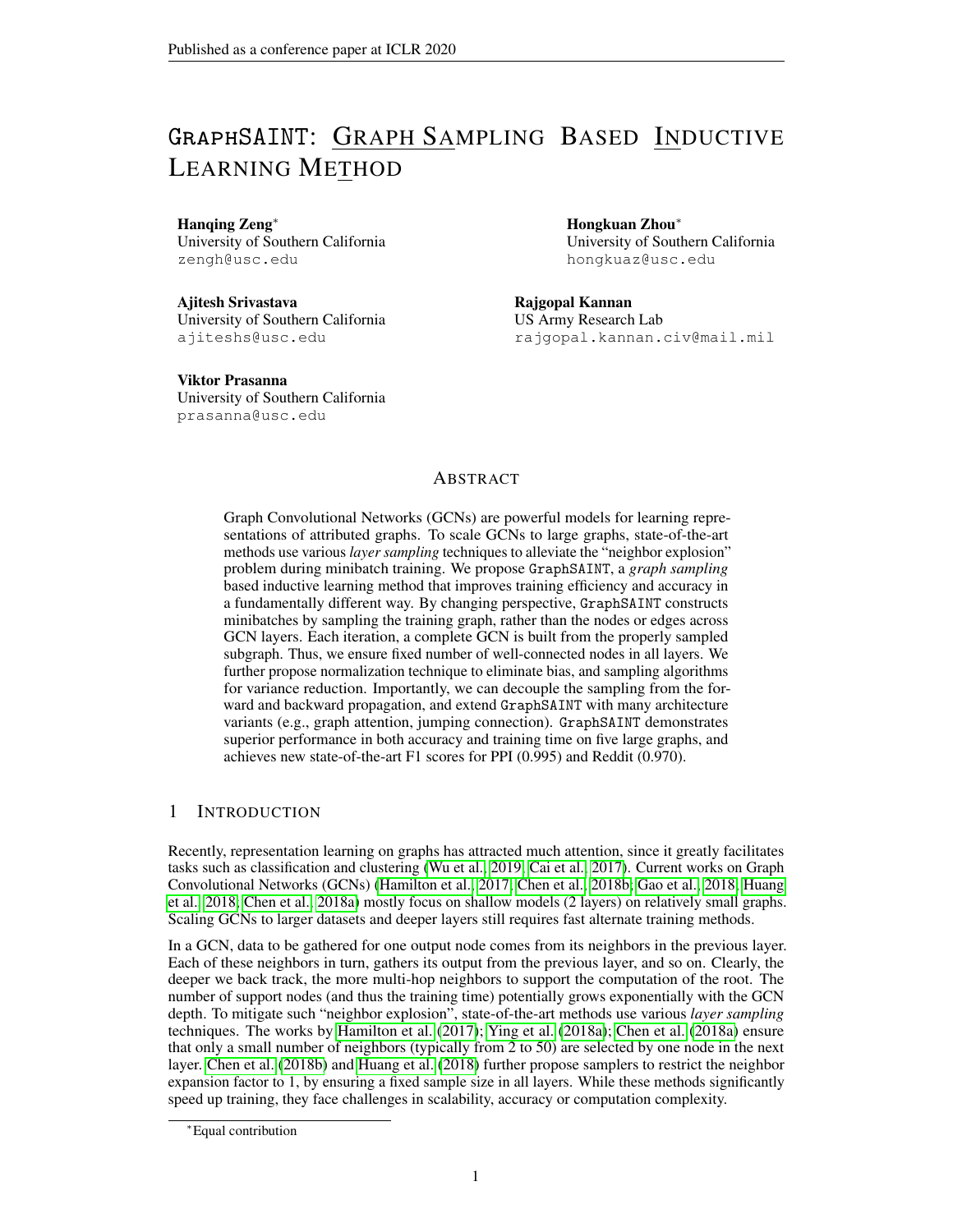## Algorithm 2 Graph sampling algorithms by GraphSAINT

**Input:** Training graph  $G(V, E)$ ; Sampling parameters: node budget *n*; edge budget *m*; number of roots  $r$ ; random walk length  $h$ **Output:** Sampled graph  $G_s$  ( $V_s$ ,  $E_s$ ) 1: **function**  $\text{NODE}(\mathcal{G}, n)$   $\triangleright$  Node sampler 2:  $P(v) \coloneqq \left\| \widetilde{\mathbf{A}}_{:,v} \right\|$  $\left\Vert \widetilde{A}_{:,v^{\scriptscriptstyle 0}}\right\Vert _{1}$ 2 3:  $V_s$  n nodes randomly sampled (with replacement) from V according to P<br>4:  $G_s$  Node induced subgraph of G from  $V_s$ Node induced subgraph of G from  $V_s$ 5: end function 6: **function**  $\text{EDGE}(G,m)$  . Edge sampler (approximate version)  $P\left((u,v)\right) \coloneqq \left(\frac{1}{\deg(u)} + \frac{1}{\deg(v)}\right) / \sum_{(u^{\scriptscriptstyle O},v^{\scriptscriptstyle O}) \in \mathcal{E}} \left(\frac{1}{\deg(u^{\scriptscriptstyle O})} + \frac{1}{\deg(v^{\scriptscriptstyle O})}\right)$ 8:  $E_s$  m edges randomly sampled (with replacement) from E according to F 9:  $V_s$  Set of nodes that are end-points of edges in  $E_s$ <br>10:  $G_s$  Node induced subgraph of G from  $V_s$ Node induced subgraph of G from  $V_s$ 11: end function 12: **function** RW( $G, r, h$ )  $\triangleright$  Random walk sampler 13:  $V_{\text{root}}$  *r* root nodes sampled uniformly at random (with replacement) from V 14:  $V_s$   $V_{\text{root}}$ 15: **for**  $v \nightharpoonup V_{\text{root}}$  do 16: u v 17: **for**  $d = 1$  to h **do** 18:  $u$  Node sampled uniformly at random from  $u$ 's neighbor 19:  $V_s$   $V_s$  [  $fug$ 20: end for 21: end for 22:  $G_s$  Node induced subgraph of G from  $V_s$ 23: end function 24: **function**  $MRW(\mathcal{G},n,r)$   $\rightarrow$  Multi-dimensional random walk sampler 25:  $V_{FS}$  *r* root nodes sampled uniformly at random (with replacement) from *V*<br>26:  $V_s$   $V_{FS}$ 26:  $V_s$ 27: **for**  $i = r + 1$  to *n* **do** 28: Select  $u \, 2 \, V_{FS}$  with probability deg $(u) / \sum_{v \in V_{FS}} deg(v)$ 29:  $u'$ Node randomly sampled from  $u$ 's neighbor 30:  $V_{FS}$   $(V_{FS} \cap \overline{f}ug)$  [  $\overline{f}u'\overline{g}$ 31:  $V_s$   $V_s$  [ fug<br>32: **end for** end for 33:  $G_s$  Node induced subgraph of G from  $V_s$ 34: end function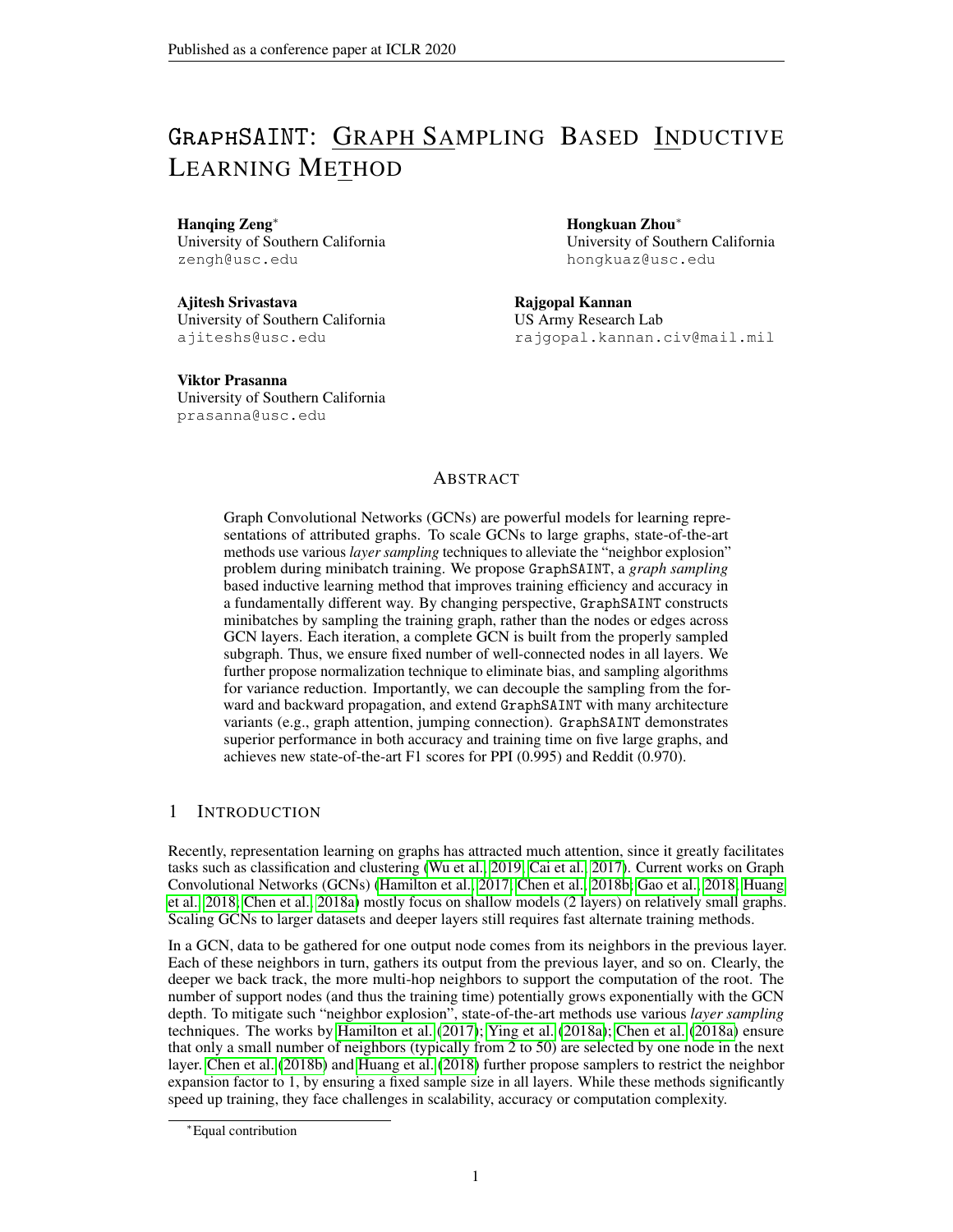

Figure 5: Degree Distribution

#### C.2 ADDITIONAL DATASET DETAILS

Here we present the detailed procedures to prepare the Flickr, Yelp and Amazon datasets.

The Flickr dataset originates from NUS-wide<sup>§</sup>. The SNAP website¶ collected Flickr data from four different sources including NUS-wide, and generated an un-directed graph. One node in the graph represents one image uploaded to Flickr. If two images share some common properties (e.g., same geographic location, same gallery, comments by the same user, etc.), there is an edge between the nodes of these two images. We use as the node features the 500-dimensional bag-of-word representation of the images provided by NUS-wide. For labels, we scan over the 81 tags of each image and manually merged them to 7 classes. Each image belongs to one of the 7 classes.

The Yelp dataset is prepared from the raw json data of businesses, users and reviews provided in the open challenge website<sup>||</sup>. For nodes and edges, we scan the friend list of each user in the raw json file of users. If two users are friends, we create an edge between them. We then filter out all the reviews by each user and separate the reviews into words. Each review word is converted to a 300-dimensional vector using the Word2Vec model pre-trained on GoogleNews∗∗. The word vectors of each node are added and normalized to serve as the node feature (i.e.,  $x<sub>v</sub>$ ). As for the node labels, we scan the raw json file of businesses, and use the categories of the businesses reviewed by a user  $v$  as the multi-class label of  $v$ .

For the Amazon dataset, a node is a product on the Amazon website and an edge  $(u, v)$  is created if products  $u$  and  $v$  are bought by the same customer. Each product contains text reviews (converted to 4-gram) from the buyer. We use SVD to reduce the dimensionality of the 4-gram representation to 200, and use the obtained vectors as the node feature. The labels represent the product categories (e.g., books, movies, shoes).

Figure 5 shows the degree distribution of the five graphs. A point  $(k, p)$  in the plot means the probability of a node having degree at least  $k$  is  $p$ .

#### C.3 ADDITIONAL DETAILS IN EXPERIMENTAL CONFIGURATION

Table 4 summarizes the URLs to download the baseline codes.

The optimizer for GraphSAINT and all baselines is Adam (Kingma  $\&$  Ba, 2014). For all baselines and datasets, we perform grid search on the hyperparameter space defined by:

Hidden dimension: f128, 256, 512g

<sup>§</sup><http://lms.comp.nus.edu.sg/research/NUS-WIDE.htm>

<sup>¶</sup><https://snap.stanford.edu/data/web-flickr.html>

<sup>k</sup><https://www.yelp.com/dataset>

<sup>∗∗</sup><https://code.google.com/archive/p/word2vec/>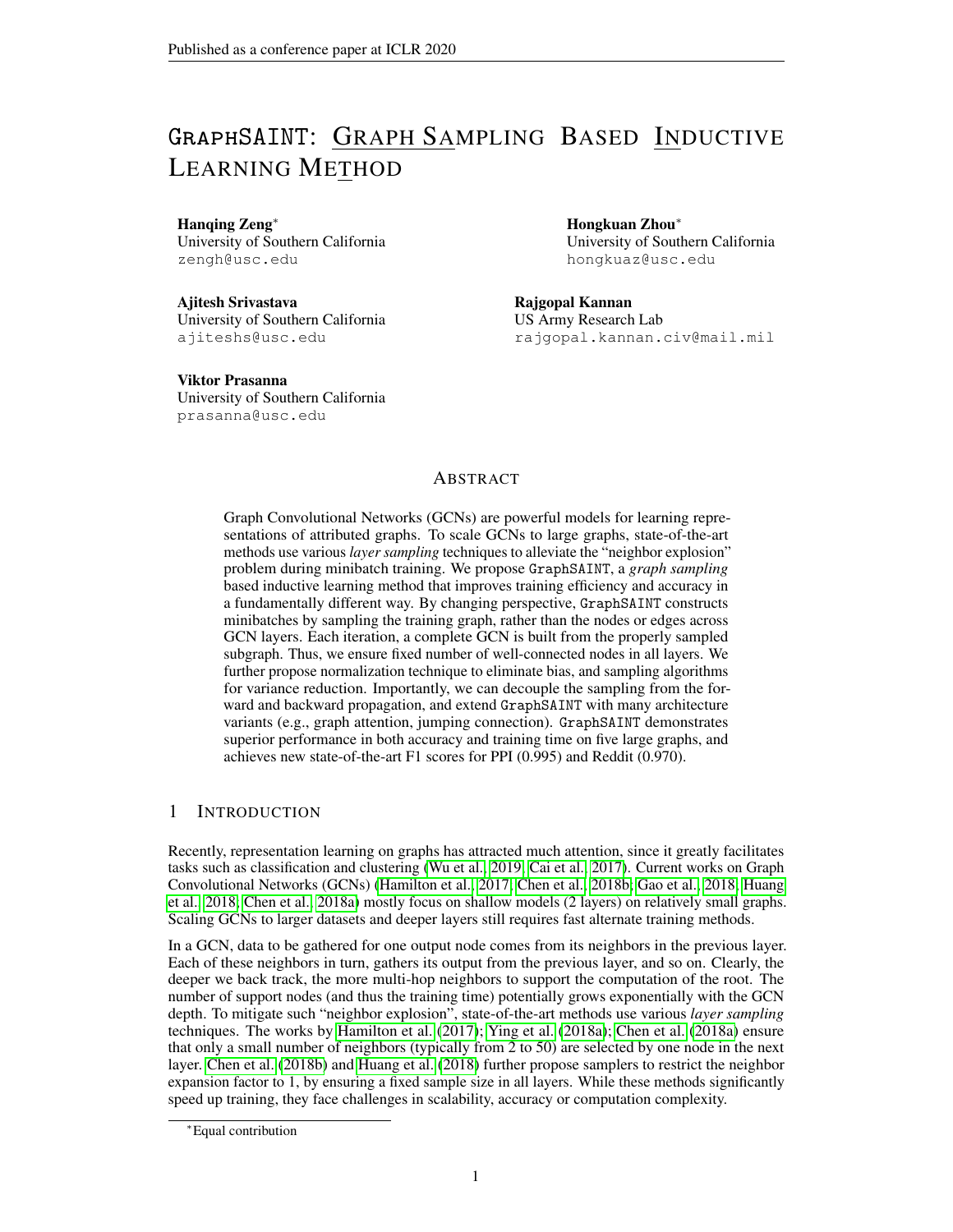| <b>Baseline</b>                                        | URL                                                                                                                                                                  | Commit                                         |
|--------------------------------------------------------|----------------------------------------------------------------------------------------------------------------------------------------------------------------------|------------------------------------------------|
| Vanilla GCN<br>GraphSAGE<br>FastGCN<br>S-GCN<br>AS-GCN | qithub.com/williamleif/GraphSAGE<br>qithub.com/williamleif/GraphSAGE<br>github.com/matenure/FastGCN<br>qithub.com/thu-ml/stochastic qcn<br>qithub.com/huanqwb/AS-GCN | a0fdef<br>a0fdef<br>b8efe6<br>da7b78<br>5436ec |
| ClusterGCN                                             | qithub.com/qooqle-research/qooqle-research/tree/master/cluster qcn                                                                                                   | 99021e                                         |

| Table 4: URLs and commit number to run baseline codes |  |
|-------------------------------------------------------|--|
|-------------------------------------------------------|--|

#### Table 5: Training configuration of GraphSAINT for Table 2

| Sampler    | Dataset    | Training      |         | Sampling    |             |       |                |
|------------|------------|---------------|---------|-------------|-------------|-------|----------------|
|            |            | Learning rate | Dropout | Node budget | Edge budget | Roots | Walk length    |
|            | PPI        | 0.01          | 0.0     | 6000        |             |       |                |
| Node       | Flickr     | 0.01          | 0.2     | 8000        |             |       |                |
|            | Reddit     | 0.01          | 0.1     | 8000        |             |       |                |
|            | Yelp       | 0.01          | 0.1     | 5000        |             |       |                |
|            | Amazon     | 0.01          | 0.1     | 4500        |             |       |                |
|            | <b>PPI</b> | 0.01          | 0.1     |             | 4000        |       |                |
| Edge       | Flickr     | 0.01          | 0.2     |             | 6000        |       |                |
|            | Reddit     | 0.01          | 0.1     |             | 6000        |       |                |
|            | Yelp       | 0.01          | 0.1     |             | 2500        |       |                |
|            | Amazon     | 0.01          | 0.1     |             | 2000        |       |                |
|            | <b>PPI</b> | 0.01          | 0.1     |             |             | 3000  | $\mathfrak{2}$ |
| <b>RW</b>  | Flickr     | 0.01          | 0.2     |             |             | 6000  | $\overline{2}$ |
|            | Reddit     | 0.01          | 0.1     |             |             | 2000  | 4              |
|            | Yelp       | 0.01          | 0.1     |             |             | 1250  | $\overline{2}$ |
|            | Amazon     | 0.01          | 0.1     |             |             | 1500  | $\overline{2}$ |
|            | <b>PPI</b> | 0.01          | 0.1     | 8000        |             | 2500  |                |
| <b>MRW</b> | Flickr     | 0.01          | 0.2     | 12000       |             | 3000  |                |
|            | Reddit     | 0.01          | 0.1     | 8000        |             | 1000  |                |
|            | Yelp       | 0.01          | 0.1     | 2500        |             | 1000  |                |
|            | Amazon     | 0.01          | 0.1     | 4500        |             | 1500  |                |

Dropout: f0.0, 0.1, 0.2, 0.3g

Learning rate:  $f(0.1, 0.01, 0.001, 0.0001q)$ 

The hidden dimensions used for Table 2, Figure 2, Figure 3 and Figure 4 are: 512 for PPI, 256 for Flickr, 128 for Reddit, 512 for Yelp and 512 for Amazon.

All methods terminate after a fixed number of epochs based on convergence. We save the model producing the highest validation set F1-micro score, and reload it to evaluate the test set accuracy.

For vanilla GCN and AS-GCN, we set the batch size to their default value 512. For GraphSAGE, we use the mean aggregator with the default batch size 512. For S-GCN, we set the flag  $-cv -cvd$ (which stand for "control variate" and "control variate dropout") with pre-computation of the first layer aggregation. According to the paper (Chen et al., 2018a), such pre-computation significantly reduces training time without affecting accuracy. For S-GCN, we use the default batch size 1000, and for FastGCN, we use the default value 400. For ClusterGCN, its batch size is determined by two parameters: the cluster size and the number of clusters per batch. We sweep the cluster size from 500 to 10000 with step 500, and the number of clusters per batch from  $\mathcal{F}1, 10, 20, 40\mathcal{q}$  to determine the optimal configuration for each dataset / architecture. Considering that for ClusterGCN, the cluster structure may be sensitive to the cluster size, and for FastGCN, the minibatch connectivity may increase with the sample size, we present additional experimental results to reveal the relation between accuracy and batch size in Appendix D.3.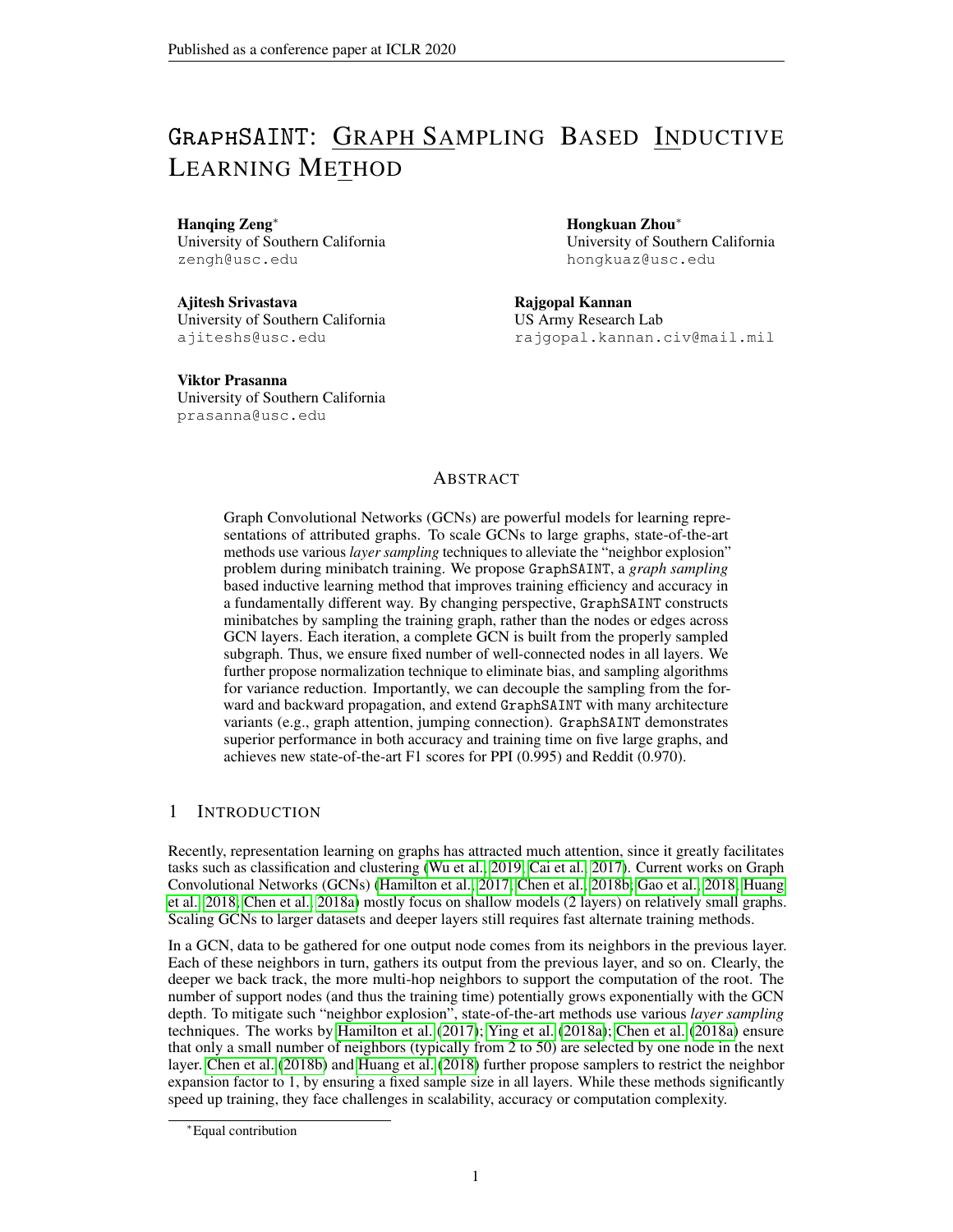|    | Arch. | Sampler    | Dataset     | Training      |         |             | Sampling    |       |             |
|----|-------|------------|-------------|---------------|---------|-------------|-------------|-------|-------------|
|    |       |            |             | Learning rate | Dropout | Node budget | Edge budget | Roots | Walk length |
| 2  | 512   | <b>MRW</b> | PPI (large) | 0.01          | 0.1     | 1500        |             | 300   |             |
| Ð. | 2048  | <b>RW</b>  | PPI (large) | 0.01          | 0.1     | _           |             | 3000  |             |
|    | 128   | Edge       | Reddit      | 0.01          | 0.1     |             | 6000        |       |             |
|    | 128   | Edge       | Reddit      | 0.01          | 0.2     |             | 11000       |       |             |

Table 6: Training configuration of GraphSAINT for Table 3

Table 7: Training configuration of GraphSAINT for Figure 4 (Reddit)

|                         | 2-layer GAT-SAINT       | 4-layer GAT-SAINT       | 2-layer JK-SAINT | 4-layer JK-SAINT |
|-------------------------|-------------------------|-------------------------|------------------|------------------|
| Hidden dimension        | 128                     | 128                     | 128              | 128              |
| Attention $K$           | 8                       |                         |                  |                  |
| Aggregation $\bigoplus$ |                         |                         | Concat.          | Concat.          |
|                         | <b>RW</b>               | <b>RW</b>               | Edge             | Edge             |
| Sampler                 | (root: 3000; length: 2) | (root: 2000; length: 4) | (budget: 6000)   | (budget: 11000)  |
| Learning rate           | 0.01                    | 0.01                    | 0.01             | 0.01             |
| Dropout                 | 0.2                     | 0.2                     | 0.1              | 0.2              |

Configuration of GraphSAINT to reproduce Table 2 results is shown in Table 5. Configuration of GraphSAINT to reproduce Table 3 results is shown in Table 6.

Below we describe the configuration for Figure 4.

The major difference between a normal GCN and a JK-net (Xu et al., 2018) is that JK-net has an additional final layer that aggregates all the output hidden features of graph convolutional layers 1 to L. Mathematically, the additional aggregation layer outputs the final embedding  $x_{JK}$  as follows:

$$
\boldsymbol{x}_{\text{JK}} = \sigma \left( \boldsymbol{W}_{\text{JK}}^{\mathsf{T}} \ \bigoplus_{\ell=1}^{L} \boldsymbol{x}_{v}^{(\ell)} \right) \tag{7}
$$

where based on Xu et al. (2018),  $\bigoplus$  is the vector aggregation operator: max-pooling, concatenation or LSTM (Hochreiter & Schmidhuber, 1997) based aggregation.

The graph attention of GAT (Veličković et al., 2017) calculates the edge weights for neighbor aggregation by an additional neural network. With multi-head  $(K)$  attention, the layer- $(\ell \ 1)$ features propagate to layer- $(\ell)$  as follows:

$$
\boldsymbol{x}_{v}^{(\ell)} = \left\| \sum_{k=1}^{K} \sigma \left( \sum_{u \in \text{neighbor}(v)} \alpha_{u,v}^{k} \boldsymbol{W}^{k} \boldsymbol{x}_{v}^{(\ell-1)} \right) \right\| \tag{8}
$$

where k is the vector concatenation operation, and the coefficient  $\alpha$  is calculated with the attention weights  $a^k$  by:

$$
\alpha_{u,v}^k = \text{LeakyReLU}\left(\left(\mathbf{a}^k\right)^{\mathsf{T}}\left[\mathbf{W}^k \mathbf{x}_u \mathbf{W}^k \mathbf{x}_v\right]\right) \tag{9}
$$

Note that the  $\alpha$  calculation is slightly different from the original equation in Veličković et al. (2017). Namely, GAT-SAINT does not normalize  $\alpha$  by softmax across all neighbors of v. We make such modification since under the minibatch setting, node  $v$  does not see all its neighbors in the training graph. The removal of softmax is also seen in the attention design of Huang et al. (2018). Note that during the minibatch training, GAT-SAINT further applies another edge coefficient on top of attention for aggregator normalization.

Table 7 shows the configuration of the GAT-SAINT and JK-SAINT curves in Figure 4.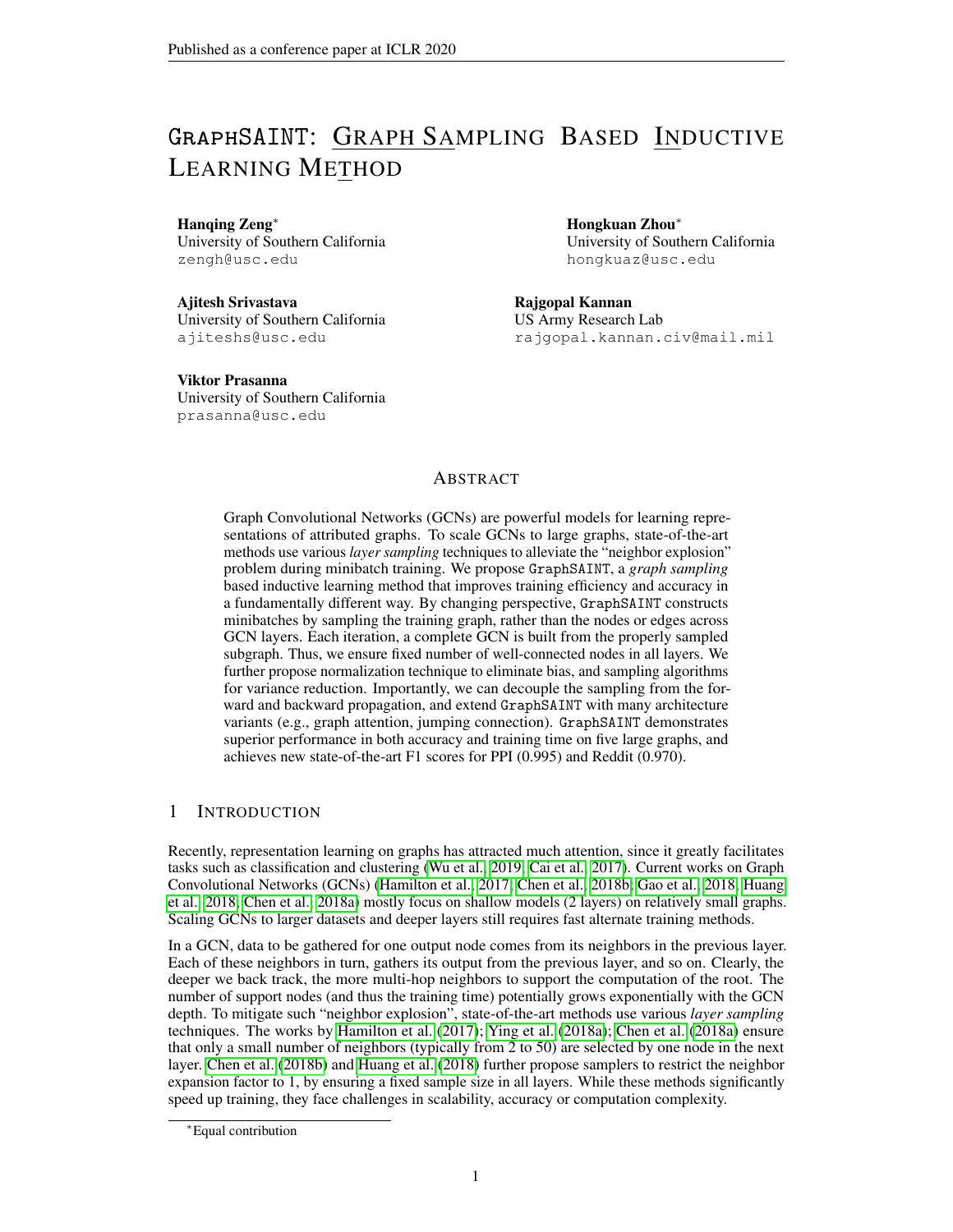

Figure 6: Comparison of training efficiency

Figure 7: Fraction of training time on sampling

## D ADDITIONAL EXPERIMENTS

#### D.1 TRAINING EFFICIENCY ON DEEP MODELS

We evaluate the training efficiency for deeper GCNs. We only compare with S-GCN, since implementations for other layer sampling based methods have not yet supported arbitrary model depth. The batch size and hidden dimension are the same as Table 2. On the two large graphs (Reddit and Yelp), we increase the number of layers and measure the average time per minibatch execution. In Figure 6, training cost of GraphSAINT is approximately linear with GCN depth. Training cost of S-GCN grows dramatically when increasing the depth. This reflects the "neighbor explosion" phenomenon (even though the expansion factor of S-GCN is just 2). On Yelp, S-GCN gives "out-of-memory" error for models beyond 5 layers.

## D.2 COST OF SAMPLING AND PRE-PROCESSING

Cost of graph samplers of **GraphSAINT** Graph sampling introduces little training overhead. Let  $t<sub>s</sub>$  be the average time to sample one subgraph on a multi-core machine. Let  $t<sub>t</sub>$  be the average time to perform the forward and backward propagation on one minibatch on GPU. Figure 7 shows the ratio  $t_s/t_t$  for various datasets. The parameters of the samplers are the same as Table 2. For Node, Edge and RW samplers, we observe that time to sample one subgraph is in most cases less than 25% of the training time. The MRW sampler is more expensive to execute. Regarding the complete pre-processing procedure, we repeatedly run the sampler for  $N = 50$   $\frac{V}{l}$ / $\frac{V}{s}$ / $\frac{l}{v}$  times before training, to estimate the node and edge probability as discussed in Section 3.2 (where  $iV_s$ ) is the average subgraph size). These sampled subgraphs are reused as training minibatches. Thus, if training runs for more than  $N$  iterations, the pre-processing is nearly zero-cost. Under the setting of Table 2, pre-processing on PPI and Yelp and Amazon does not incur any overhead in training time. Pre-processing on Flickr and Reddit (with RW sampler) takes less than 40% and 15% of their corresponding total training time.

Cost of layers sampler of AS-GCN AS-GCN uses an additional neural network to estimate the conditional sampling probability for the previous layer. For a node v already sampled in layer  $\ell$ , features of layer- $(\ell \ 1)$  corresponding to all v's neighbors need to be fed to the sampling neural network to obtain the node probability. For sake of analysis, assume the sampling network is a single layer MLP, whose weight  $W_{\text{MLP}}$  has the same shape as the GCN weights  $W^{(\ell)}.$  Then we can show, for a L-layer GCN on a degree-d graph, per epoch training complexity of AS-GCN is approximately  $\gamma = (d \ L) / \sum_{\ell=0}^{L-1} d^{\ell}$  times that of vanilla GCN. For  $L = 2$ , we have  $\gamma = 2$ . This explains the observation that AS-GCN is slower than vanilla GCN in Figure 2. Additional, Table 8 shows the training time breakdown for AS-GCN. Clearly, its sampler is much more expensive than the graph sampler of GraphSAINT.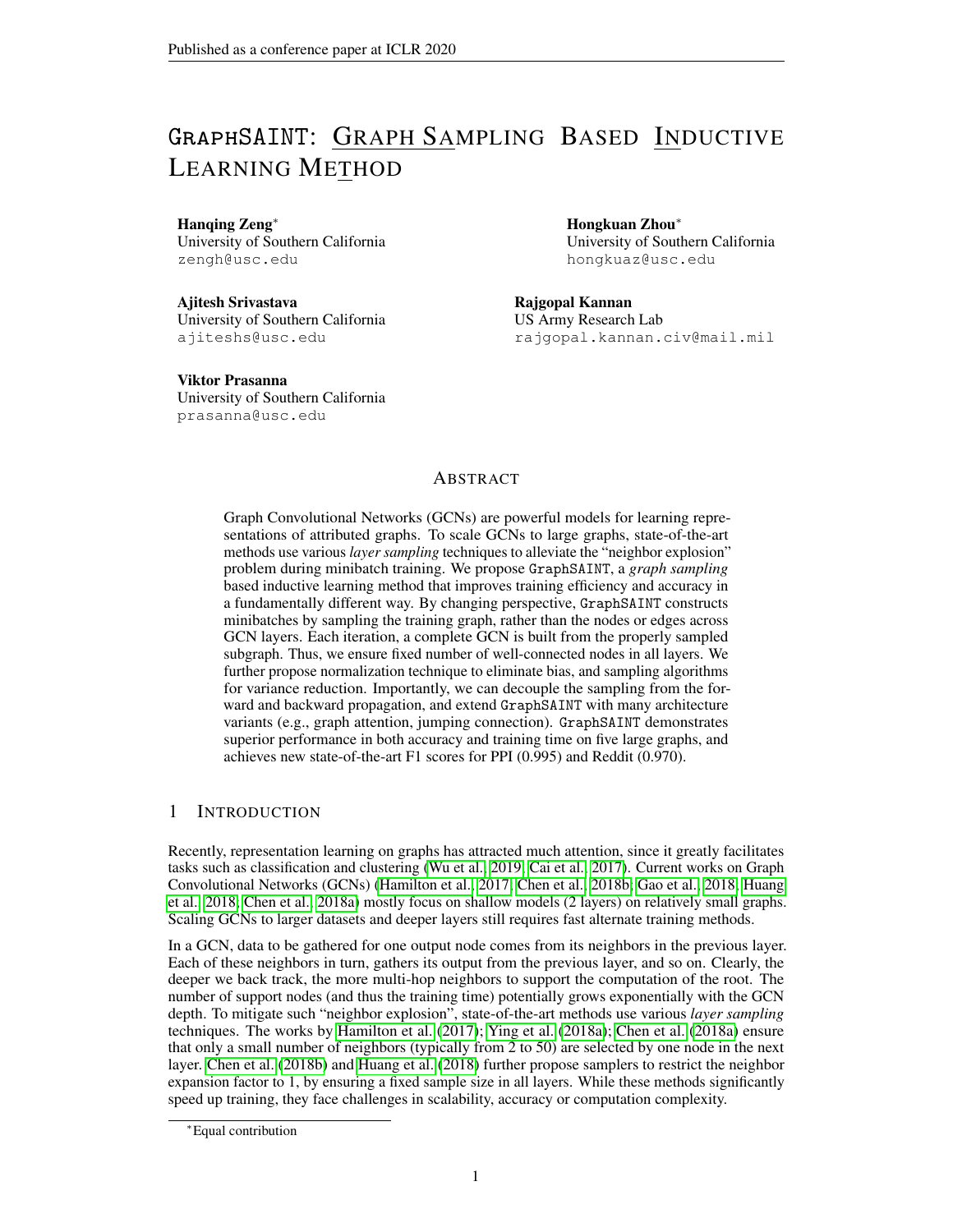| Dataset    | Sampling time (sec) | Forward / Backward<br>propagation time (sec) |
|------------|---------------------|----------------------------------------------|
| <b>PPI</b> | 1.1                 | 0.2                                          |
| Flickr     | 5.3                 | 1.1                                          |
| Reddit     | 20.7                | 3.5                                          |

Table 8: Per epoch training time breakdown for AS-GCN

Cost of clustering of ClusterGCN ClusterGCN uses the highly optimized METIS software<sup>††</sup> to perform clustering. Table 9 summarizes the time to obtain the clusters for the five graphs. On the large and dense Amazon graph, the cost of clustering increase dramatically. The pre-processing time of ClusterGCN on Amazon is more than 4 of the total training time. On the other hand, the sampling cost of GraphSAINT does not increase significantly for large graphs (see Figure 7).

Table 9: Clustering time of ClusterGCN

|                              |  |  | PPI Flickr Reddit Yelp Amazon |
|------------------------------|--|--|-------------------------------|
| Time (sec) $2.2$ 11.6 $40.0$ |  |  | 106.7 2254.2                  |

Taking into account the pre-processing time, sampling time and training time altogether, we summarize the total convergence time of GraphSAINT and ClusterGCN in Table 10 (corresponding to Table 2 configuration). On graphs that are large and dense (e.g., Amazon), GraphSAINT achieves significantly faster convergence. Note that both the sampling of GraphSAINT and clustering of ClusterGCN can be performed offline.

Table 10: Comparison of total convergence time (pre-processing + sampling + training, unit: second)

|                   | <b>PPI</b> | Flickr | Reddit | Yelp  | Amazon |
|-------------------|------------|--------|--------|-------|--------|
| GraphSAINT-Edge   | 91.0       | 7.0    | 16.6   | 273.9 | 401.0  |
| GraphSAINT-RW     | 103.6      | 7.5    | 172    | 310.1 | 425.6  |
| <b>ClusterGCN</b> | 163.2      | 12.9   | 553    | 256.0 | 2804.8 |

#### D.3 EFFECT OF BATCH SIZE

Table 11 shows the change of test set accuracy with batch sizes. For each row of Table 11, we fix the batch size, tune the other hyperparameters according to Appendix C.3, and report the highest test set accuracy achieved. For GraphSAGE, S-GCN and AS-GCN, their default batch sizes (512,1000 and 512, respectively) lead to the highest accuracy on all datasets. For FastGCN, increasing the default batch size (from 400 to 4000) leads to noticeable accuracy improvement. For ClusterGCN, different datasets correspond to different optimal batch sizes. Note that the accuracy in Section 5.1 is already tuned by identifying the optimal batch size on a per graph basis.

For FastGCN, intuitively, increasing batch size may help with accuracy improvement since the minibatches may become better connected. Such intuition is verified by the rows of 400 and 2000. However, increasing the batch size from 2000 to 4000 does not further improve accuracy significantly. For ClusterGCN, the optimal batch size depends on the cluster structure of the training graph. For PPI, small batches are better, while for Amazon, batch size does not have significant impact on accuracy. For GraphSAGE, overly large batches may have negative impact on accuracy due to neighbor explosion. Approximately, GraphSAGE expand 10 more neighbors per layer. For a 2-layer GCN, a size 2  $10^3$  minibatch would then require the support of 2  $10^5$  nodes from the

<sup>††</sup><http://glaros.dtc.umn.edu/gkhome/metis/metis/download>

<sup>∗</sup>Default batch size

<sup>¶</sup>The training does not converge.

<sup>‡</sup>The codes throw runtime error on the large datasets (Yelp or Amazon).